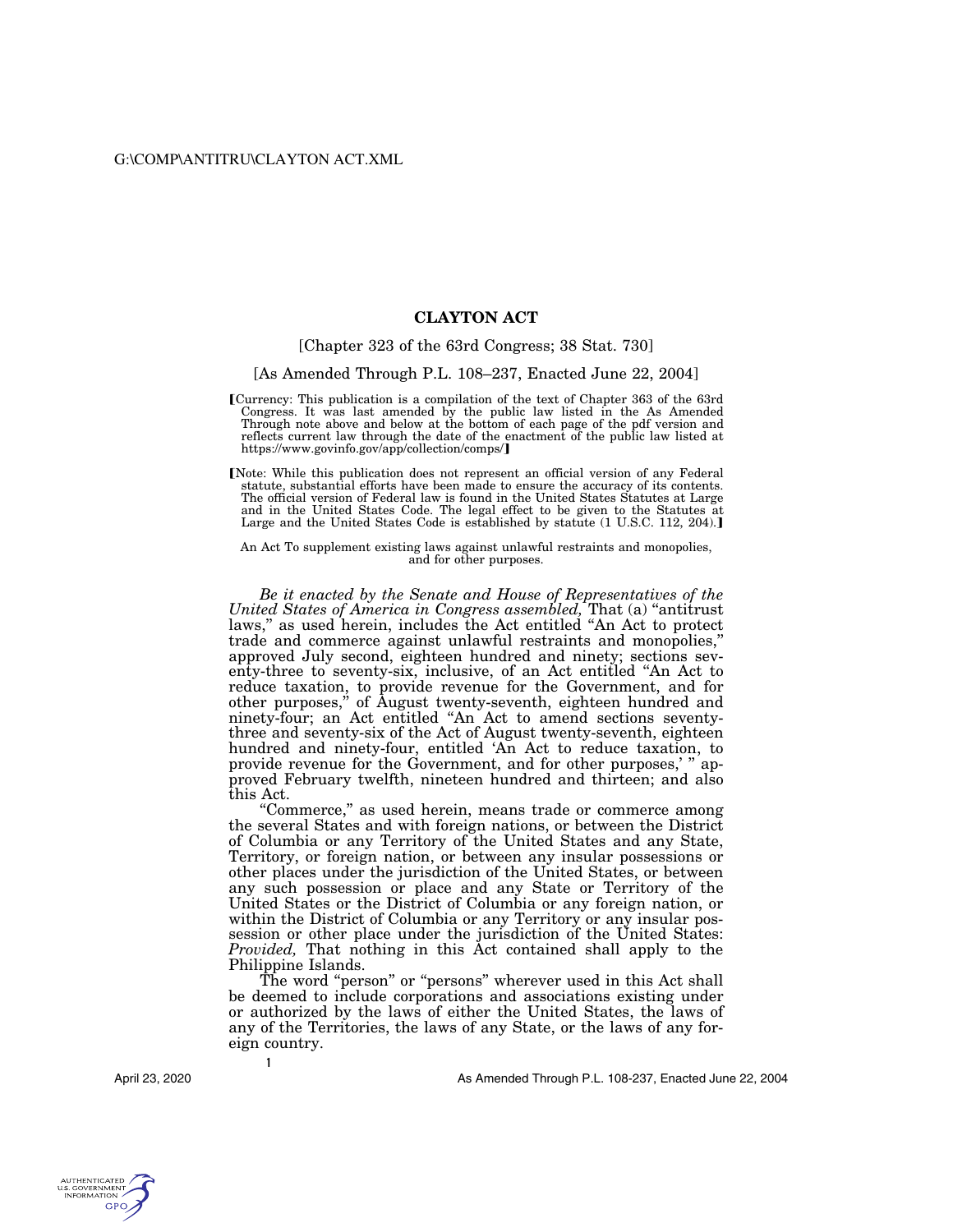#### Sec. 2 **CLAYTON ACT** 2

(b) This Act may be cited as the "Clayton Act". [15 U.S.C. 12]

SEC. 2. (a) That it shall be unlawful for any person engaged in commerce, in the course of such commerce, either directly or indirectly, to discriminate in price between different purchasers of commodities of like grade and quality, where either or any of the purchases involved in such discrimination are in commerce, where such commodities are sold for use, consumption, or resale within the United States or any Territory thereof or the District of Columbia or any insular possession or other place under the jurisdiction of the United States, and where the effect of such discrimination may be substantially to lessen competition or tend to create a monopoly in any line of commerce, or to injure, destroy, or prevent competition with any person who either grants or knowingly receives the benefits of such discrimination, or with customers of either of them: *Provided,* That nothing herein contained shall prevent differentials which make only due allowance for differences in the cost of manufacture, sale, or delivery resulting from the differing methods or quantities in which such commodities are to such purchasers sold or delivered: *Provided, however,* That the Federal Trade Commission may, after due investigation and hearing to all interested parties, fix and establish quantity limits, and revise the same as it finds necessary, as to particular commodities or classes of commodities, where it finds that available purchasers in greater quantities are so few as to render differentials on account thereof unjustly discriminatory or promotive of monopoly in any line of commerce; and the foregoing shall then not be construed to permit differentials based on differences in quantities greater than those so fixed and established: *And provided further,* That nothing herein contained shall prevent persons engaged in selling goods, wares, or merchandise in commerce from selecting their own customers in bona fide transactions and not in restraint of trade: *And provided further,* That nothing herein contained shall prevent price changes from time to time where in response to changing conditions affecting the market for or the marketability of the goods concerned, such as but not limited to actual or imminent deterioration of perishable goods, obsolescence of seasonal goods, distress sales under court process, or sales in good faith in discontinuance of business in the goods concerned.

(b) Upon proof being made, at any hearing on a complaint under this section, that there has been discrimination in price or services or facilities furnished, the burden of rebutting the primafacie case thus made by showing justification shall be upon the person charged with a violation of this section, and unless justification shall be affirmatively shown, the Commission is authorized to issue an order terminating the discrimination: *Provided, however,* That nothing herein contained shall prevent a seller rebutting the prima-facie case thus made by showing that his lower price or the furnishing of services or facilities to any purchaser or purchasers was made in good faith to meet an equally low price of a competitor, or the services or facilities furnished by a competitor.

(c) That it shall be unlawful for any person engaged in commerce, in the course of such commerce, to pay or grant, or to re-

As Amended Through P.L. 108-237, Enacted June 22, 2004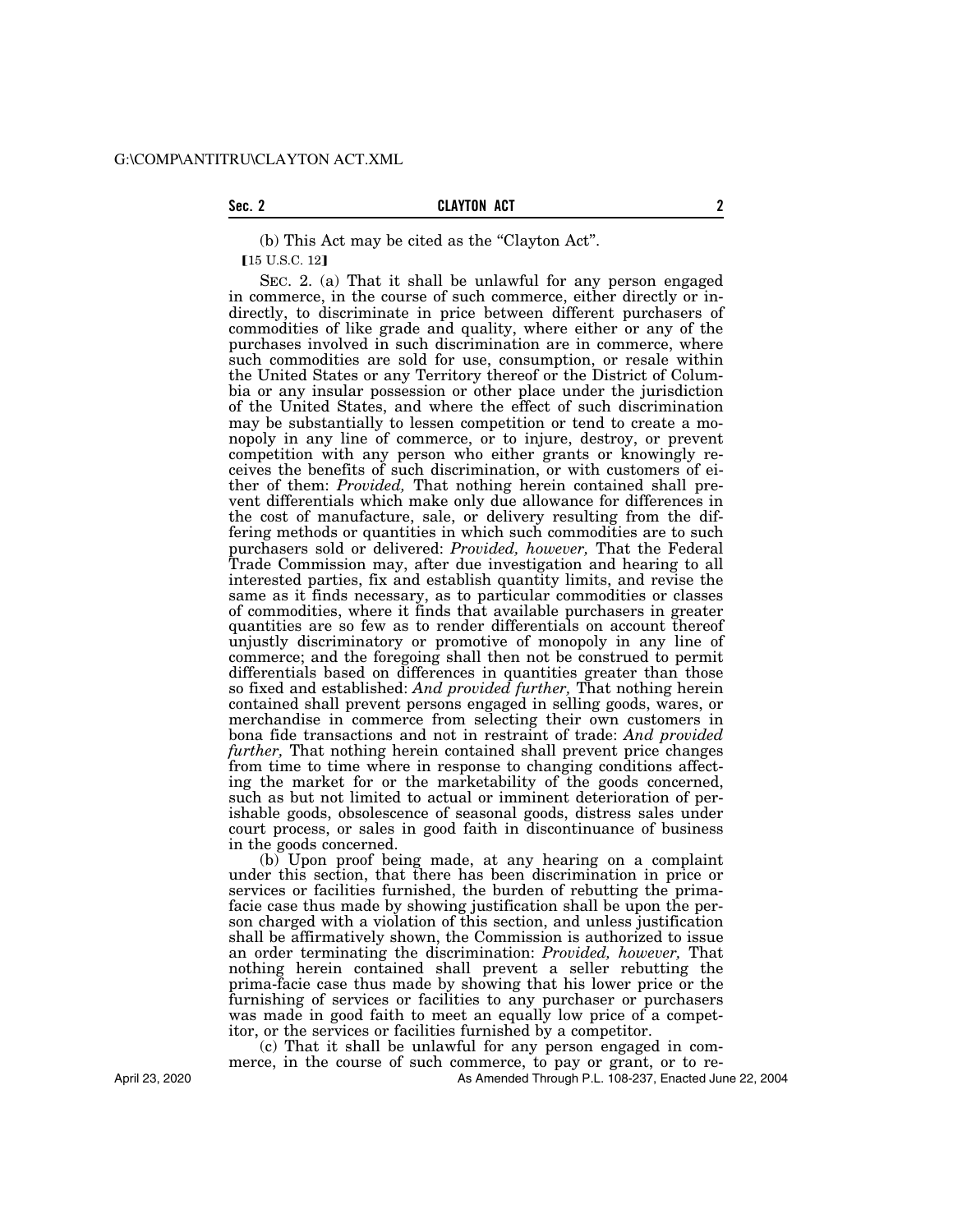**CLAYTON ACT** Sec. 4

ceive or accept, anything of value as a commission, brokerage, or other compensation, or any allowance or discount in lieu thereof, except for services rendered in connection with the sale or purchase of goods, wares, or merchandise, either to the other party to such transaction or to an agent, representative, or other intermediary therein where such intermediary is acting in fact for or in behalf, or is subject to the direct or indirect control, of any party to such transaction other than the person by whom such compensation is so granted or paid.

(d) That it shall be unlawful for any person engaged in commerce to pay or contract for the payment of anything of value to or for the benefit of a customer of such person in the course of such commerce as compensation or in consideration for any services or facilities furnished by or through such customer in connection with the processing, handling, sale, or offering for sale of any products or commodities manufactured, sold, or offered for sale by such person, unless such payment or consideration is available on proportionally equal terms to all other customers competing in the distribution of such products or commodities.

(e) That it shall be unlawful for any person to discriminate in favor of one purchaser against another purchaser or purchasers of a commodity bought for resale, with or without processing, by contracting to furnish or furnishing, or by contributing to the furnishing of, any services or facilities connected with the processing, handling, sale, or offering for sale of such commodity so purchased upon terms not accorded to all purchasers on proportionally equal terms.

(f) That it shall be unlawful for any person engaged in commerce, in the course of such commerce, knowingly to induce or receive a discrimination in price which is prohibited by this section.

 $I$ 15 U.S.C. 13 $I$ 

SEC. 3. That it shall be unlawful for any person engaged in commerce, in the course of such commerce, to lease or make a sale or contract for sale of goods, wares, merchandise, machinery, supplies or other commodities, whether patented or unpatented, for use, consumption or resale within the United States or any Territory thereof or the District of Columbia or any insular possession or other place under the jurisdiction of the United States, or fix a price charged therefor, or discount from, or rebate upon, such price, on the condition, agreement or understanding that the lessee or purchaser thereof shall not use or deal in the goods, wares, merchandise, machinery, supplies or other commodities of a competitor or competitors of the lessor or seller, where the effect of such lease, sale, or contract for sale or such condition, agreement or understanding may be to substantially lessen competition or tend to create a monopoly in any line of commerce.

**[15 U.S.C. 14]** 

SEC. 4. (a) Except as provided in subsection (b), any person who shall be injured in his business or property by reason of anything forbidden in the antitrust laws may sue therefor in any district court of the United States in the district in which the defendant resides or is found or has an agent, without respect to the amount in controversy, and shall recover threefold the damages by

As Amended Through P.L. 108-237, Enacted June 22, 2004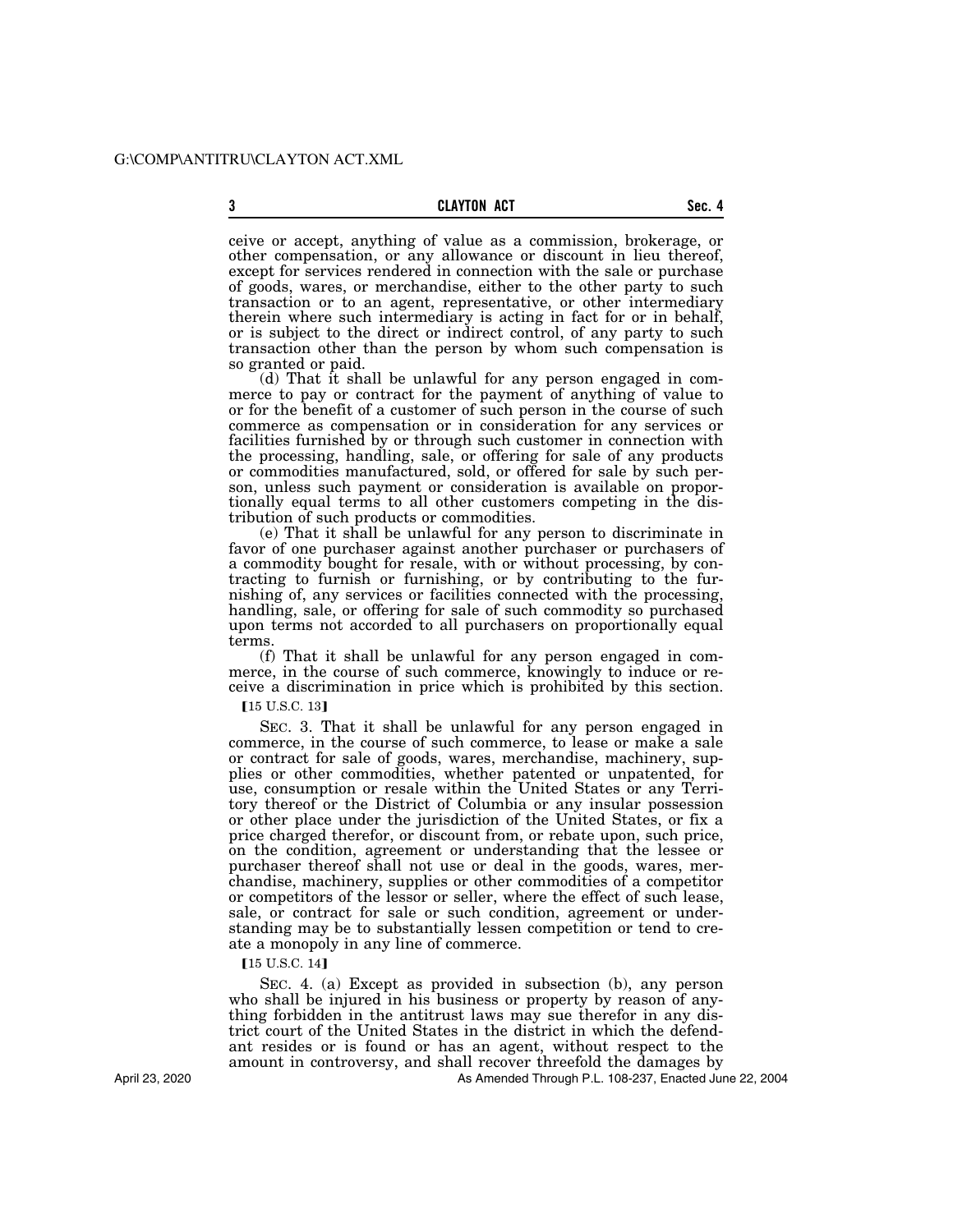him sustained, and the cost of suit, including a reasonable attorney's fee. The court may award under this section, pursuant to a motion by such person promptly made, simple interest on actual damages for the period beginning on the date of service of such person's pleading setting forth a claim under the antitrust laws and ending on the date of judgment, or for any shorter period therein, if the court finds that the award of such interest for such period is just in the circumstances. In determining whether an award of interest under this section for any period is just in the circumstances, the court shall consider only—

(1) whether such person or the opposing party, or either party's representative, made motions or asserted claims or defenses so lacking in merit as to show that such party or representative acted intentionally for delay, or otherwise acted in bad faith;

(2) whether, in the course of the action involved, such person or the opposing party, or either party's representative, violated any applicable rule, statute, or court order providing for sanctions for dilatory behavior or otherwise providing for expeditious proceedings; and

(3) whether such person or the opposing party, or either party's representative, engaged in conduct primarily for the purpose of delaying the litigation or increasing the cost thereof.

 $(b)(1)$  Except as provided in paragraph  $(2)$ , any person who is a foreign state may not recover under subsection (a) an amount in excess of the actual damages sustained by it and the cost of suit, including a reasonable attorney's fee.

(2) Paragraph (1) shall not apply to a foreign state if—

(A) such foreign state would be denied, under section  $1605(a)(2)$  of title 28 of the United States Code, immunity in a case in which the action is based upon a commercial activity, or an act, that is the subject matter of its claim under this section;

(B) such foreign state waives all defenses based upon or arising out of its status as a foreign state, to any claims brought against it in the same action;

(C) such foreign state engages primarily in commercial activities; and

(D) such foreign state does not function, with respect to the commercial activity, or the act, that is the subject matter of its claim under this section as a procurement entity for itself or for another foreign state.

(c) For purposes of this section—

(1) the term ''commercial activity'' shall have the meaning given it in section 1603(d) of title 28, United States Code, and

(2) the term ''foreign state'' shall have the meaning given it in section 1603(a) of title 28, United States Code.

[15 U.S.C. 15]

SEC. 4A. Whenever the United States is hereafter injured in its business or property by reason of anything forbidden in the antitrust laws it may sue therefor in the United States district court for the district in which the defendant resides or is found or has an agent, without respect to the amount in controversy, and shall

As Amended Through P.L. 108-237, Enacted June 22, 2004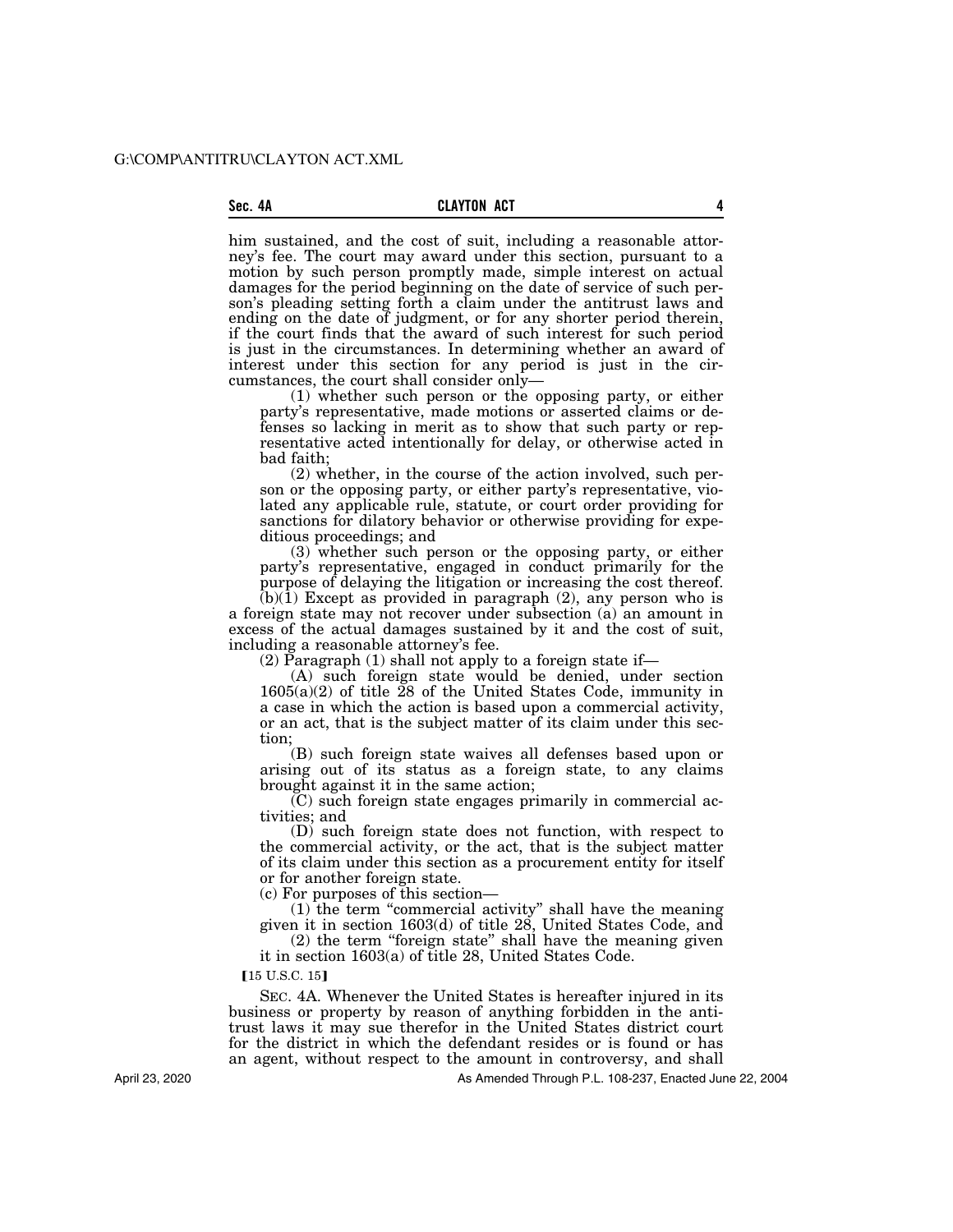#### **5 Sec. 4C CLAYTON ACT**

recover threefold the  $1$  damages by it sustained and the cost of suit. The court may award under this section, pursuant to a motion by the United States promptly made, simple interest on actual damages for the period beginning on the date of service of the pleading of the United States setting forth a claim under the antitrust laws and ending on the date of judgment, or for any shorter period therein, if the court finds that the award of such interest for such period is just in the circumstances. In determining whether an award of interest under this section for any period is just in the circumstances, the court shall consider only—

(1) whether the United States or the opposing party, or either party's representative, made motions or asserted claims or defenses so lacking in merit as to show that such party or representative acted intentionally for delay or otherwise acted in bad faith;

(2) whether, in the course of the action involved, the United States or the opposing party, or either party's representative, violated any applicable rule, statute, or court order providing for sanctions for dilatory behavior or otherwise providing for expeditious proceedings;

 $(3)$  whether the United States or the opposing party, or either party's representative, engaged in conduct primarily for the purpose of delaying the litigation or increasing the cost thereof; and

(4) whether the award of such interest is necessary to compensate the United States adequately for the injury sustained by the United States.

# **[15 U.S.C. 15a]**

SEC. 4B. Any action to enforce any cause of action under section 4, 4A, or 4C shall be forever barred unless commenced within four years after the cause of action accrued. No cause of action barred under existing law on the effective date of this Act shall be revived by this Act.

[15 U.S.C. 15b]

#### ACTIONS BY STATE ATTORNEYS GENERAL

SEC. 4C. (a)(1) Any attorney general of a State may bring a civil action in the name of such State, as parens patriae on behalf of natural persons residing in such State, in any district court of the United States having jurisdiction of the defendant, to secure monetary relief as provided in this section for injury sustained by such natural persons to their property by reason of any violation of the Sherman Act. The court shall exclude from the amount of monetary relief awarded in such action any amount of monetary relief (A) which duplicates amounts which have been awarded for the same injury, or (B) which is properly allocable to (i) natural persons who have excluded their claims pursuant to subsection  $(b)(2)$ of this section, and (ii) any business entity.

(2) The court shall award the State as monetary relief threefold the total damage sustained as described in paragraph (1) of

<sup>&</sup>lt;sup>1</sup> Section 5 of Public Law 101-588 (104 Stat. 2880) strikes "actual" and inserts "threefold the".

The word "actual" appears two times, but has been executed only the first place it appears.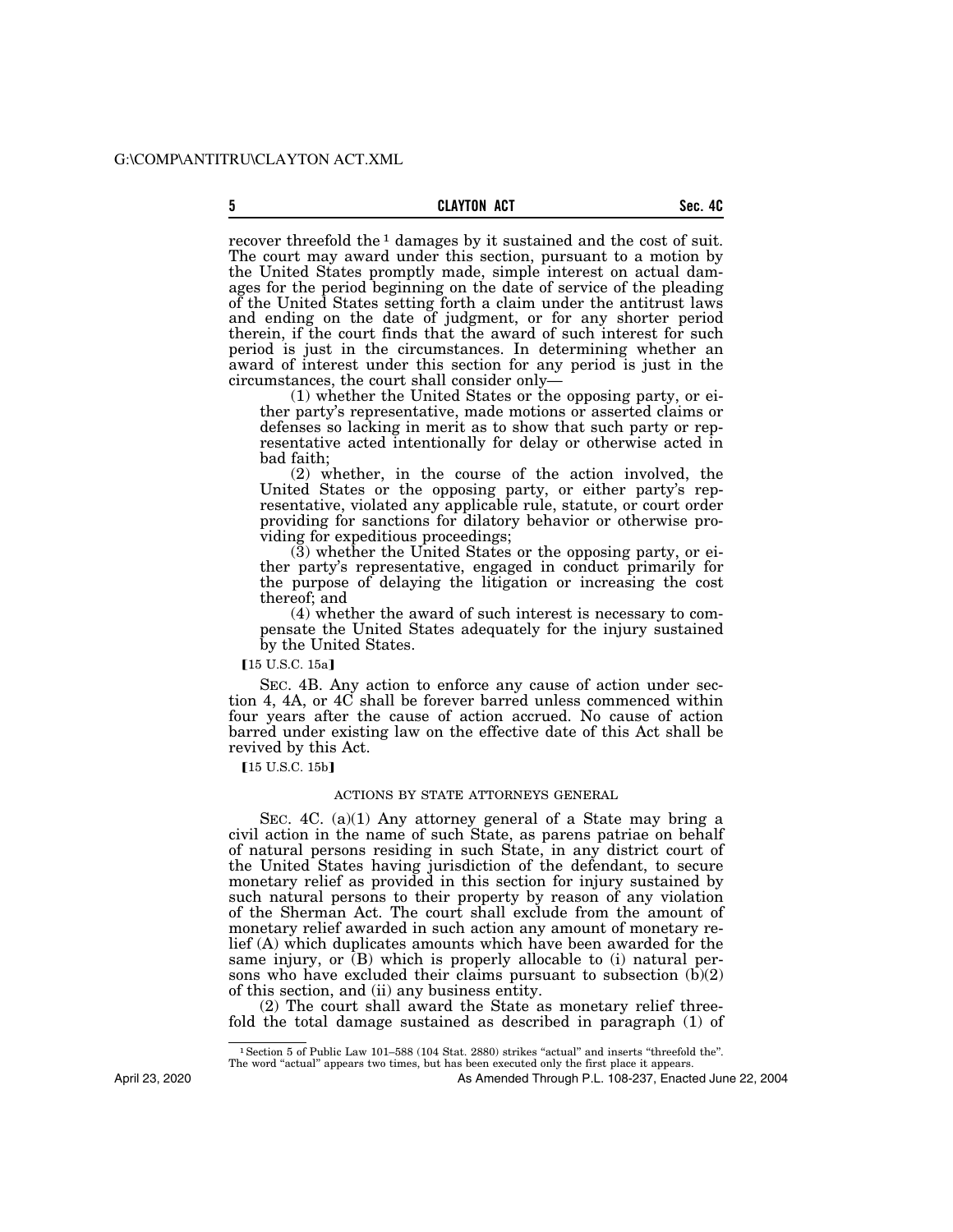## Sec. 4C **CLAYTON ACT** 6

this subsection, and the cost of suit, including a reasonable attorney's fee. The court may award under this paragraph, pursuant to a motion by such State promptly made, simple interest on the total damage for the period beginning on the date of service of such State's pleading setting forth a claim under the antitrust laws and ending on the date of judgment, or for any shorter period therein, if the court finds that the award of such interest for such period is just in the circumstances. In determining whether an award of interest under this paragraph for any period is just in the circumstances, the court shall consider only—

(A) whether such State or the opposing party, or either party's representative, made motions or asserted claims or defenses so lacking in merit as to show that such party or representative acted intentionally for delay or otherwise acted in bad faith;

(B) whether, in the course of the action involved, such State or the opposing party, or either party's representative, violated any applicable rule, statute, or court order providing for sanctions for dilatory behavior or otherwise providing for expeditious proceedings; and

(C) whether such State or the opposing party, or either party's representative, engaged in conduct primarily for the purpose of delaying the litigation or increasing the cost thereof.

 $(b)(1)$  In any action brought under subsection  $(a)(1)$  of this section, the State attorney general shall, at such times, in such manner, and with such content as the court may direct, cause notice thereof to be given by publication. If the court finds that notice given solely by publication would deny due process of law to any person or persons, the court may direct further notice to such person or persons according to the circumstances of the case.

(2) Any person on whose behalf an action is brought under subsection  $(a)(1)$  may elect to exclude from adjudication the portion of the State claim for monetary relief attributable to him by filing notice of such election with the court within such time as specified in the notice given pursuant to paragraph (1) of this subsection.

(3) The final judgment in an action under subsection  $(a)(1)$ shall be res judiciata as to any claim under section 4 of this Act by any person on behalf of whom such action was brought and who fails to give such notice within the period specified in the notice given pursuant to paragraph (1) of this subsection.

(c) An action under subsection (a)(1) shall not be dismissed or compromised without the approval of the court, and notice of any proposed dismissal or compromise shall be given in such manner as the court directs.

(d) In any action under subsection (a)—

(1) the amount of the plaintiffs' attorney's fee, if any, shall be determined by the court; and

(2) the court may, in its discretion, award a reasonable attorney's fee to a prevailing defendant upon a finding that the State attorney general has acted in bad faith, vexatiously, wantonly, or for oppressive reasons.

[15 U.S.C. 15c]

As Amended Through P.L. 108-237, Enacted June 22, 2004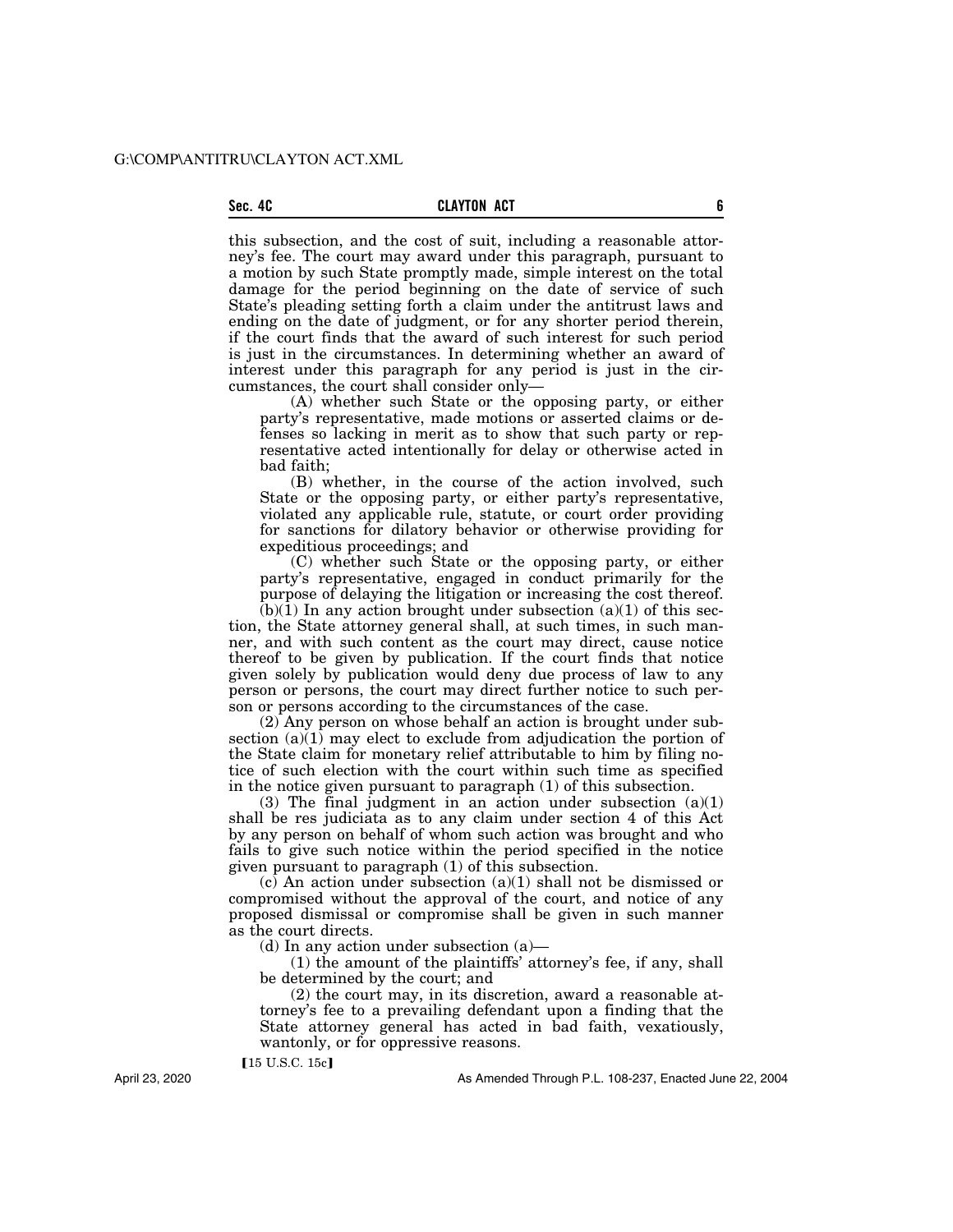## **7 Sec. 4G CLAYTON ACT**

SEC. 4D. In any action under section  $4C(a)(1)$ , in which there has been a determination that a defendant agreed to fix prices in violation of the Sherman Act, damages may be proved and assessed in the aggregate by statistical or sampling methods, by the computation of illegal overcharges, or by such other reasonable system of estimating aggregate damages as the court in its discretion may permit without the necessity of separately proving the individual claim of, or amount of damage to, persons on whose behalf the suit was brought.

 $[15 \text{ U.S.C. } 15d]$ 

#### DISTRIBUTION OF DAMAGES

SEC. 4E. Monetary relief recovered in an action under section  $4C(a)(1)$  shall-

(1) be distributed in such manner as the district court in its discretion may authorize; or

(2) be deemed a civil penalty by the court and deposited with the State as general revenues;

subject in either case to the requirement that any distribution procedure adopted afford each person a reasonable opportunity to secure his appropriate portion of the net monetary relief.

**[15 U.S.C. 15e]** 

#### ACTIONS BY ATTORNEY GENERAL OF THE UNITED STATES

SEC. 4F. (a) Whenever the Attorney General of the United States has brought an action under the antitrust laws, and he has reason to believe that any State attorney general would be entitled to bring an action under this Act based substantially on the same alleged violation of the antitrust laws, he shall promptly give written notification thereof to such State attorney general.

(b) To assist a State attorney general in evaluating the notice or in bringing any action under this Act, the Attorney General of the United States shall, upon request by such State attorney general, make available to him, to the extent permitted by law, any investigative files or other materials which are or may be relevant or material to the actual or potential cause of action under this Act.

 $[15$  U.S.C.  $15f]$ 

#### **DEFINITIONS**

SEC. 4G. For the purposes of sections 4C, 4D, 4E, and 4F of this Act:

(1) The term ''State attorney general'' means the chief legal officer of a State, or any other person authorized by State law to bring actions under section 4C of this Act, and includes the Corporation Counsel of the District of Columbia, except that such term does not include any person employed or retained on—

(A) a contingency fee based on a percentage of the monetary relief awarded under this section; or

As Amended Through P.L. 108-237, Enacted June 22, 2004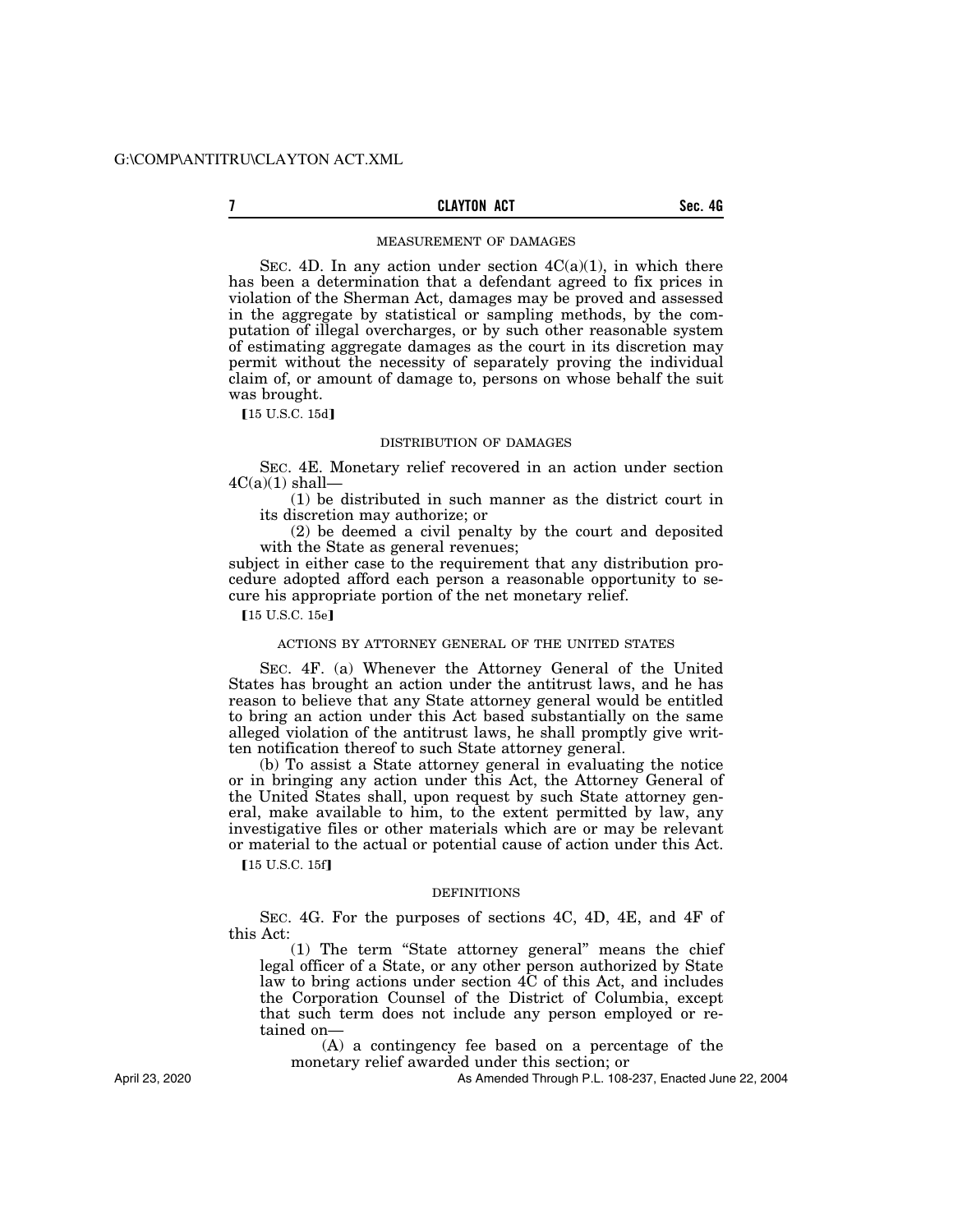# Sec. 4H **CLAYTON ACT** 8

(B) any other contingency fee basis, unless the amount of the award of a reasonable attorney's fee to a prevailing plaintiff is determined by the court under section  $4C(d)(1)$ . (2) The term ''State'' means a State, the District of Colum-

bia, the Commonwealth of Puerto Rico, and any other territory or possession of the United States.

(3) The term ''natural persons'' does not include proprietorships or partnerships.

 $[15 \text{ U.S.C. } 15g]$ 

#### APPLICABILITY OF PARENS PATRIAE ACTIONS

SEC. 4H. Sections 4C, 4D, 4E, 4F, and 4G shall apply in any State, unless such State provides by law for its nonapplicability in such State.

[15 U.S.C. 15h]

SEC. 5. (a) A final judgment or decree heretofore or hereafter rendered in any civil or criminal proceeding brought by or on behalf of the United States under the antitrust laws to the effect that a defendant has violated said laws shall be prima facie evidence against such defendant in any action or proceeding brought by any other party against such defendant under said laws as to all matters respecting which said judgment or decree would be an estoppel as between the parties thereto: *Provided,* That this section shall not apply to consent judgments or decrees entered before any testimony has been taken. Nothing contained in this section shall be construed to impose any limitation on the application of collateral estoppel, except that, in any action or proceeding brought under the antitrust laws, collateral estoppel effect shall not be given to any finding made by the Federal Trade Commission under the antitrust laws or under section 5 of the Federal Trade Commission Act which could give rise to a claim for relief under the antitrust laws.

(b) Any proposal for a consent judgment submitted by the United States for entry in any civil proceeding brought by or on behalf of the United States under the antitrust laws shall be filed with the district court before which such proceeding in pending and published by the United States in the Federal Register at least 60 days prior to the effective date of such judgment. Any written comments relating to such proposal and any responses by the United States thereto, shall also be filed with such district court and published by the United States in the Federal Register within such sixty-day period. Copies of such proposal and any other materials and documents which the United States considered determinative in formulating such proposal, shall also be made available to the public at the district court and in such other districts as the court may subsequently direct. Simultaneously with the filing of such proposal, unless otherwise instructed by the court, the United States shall file with the district court, publish in the Federal Register, and thereafter furnish to any person upon request, a competitive impact statement which shall recite—

(1) the nature and purpose of the proceeding;

(2) a description of the practices or events giving rise to the alleged violation of the antitrust laws;

As Amended Through P.L. 108-237, Enacted June 22, 2004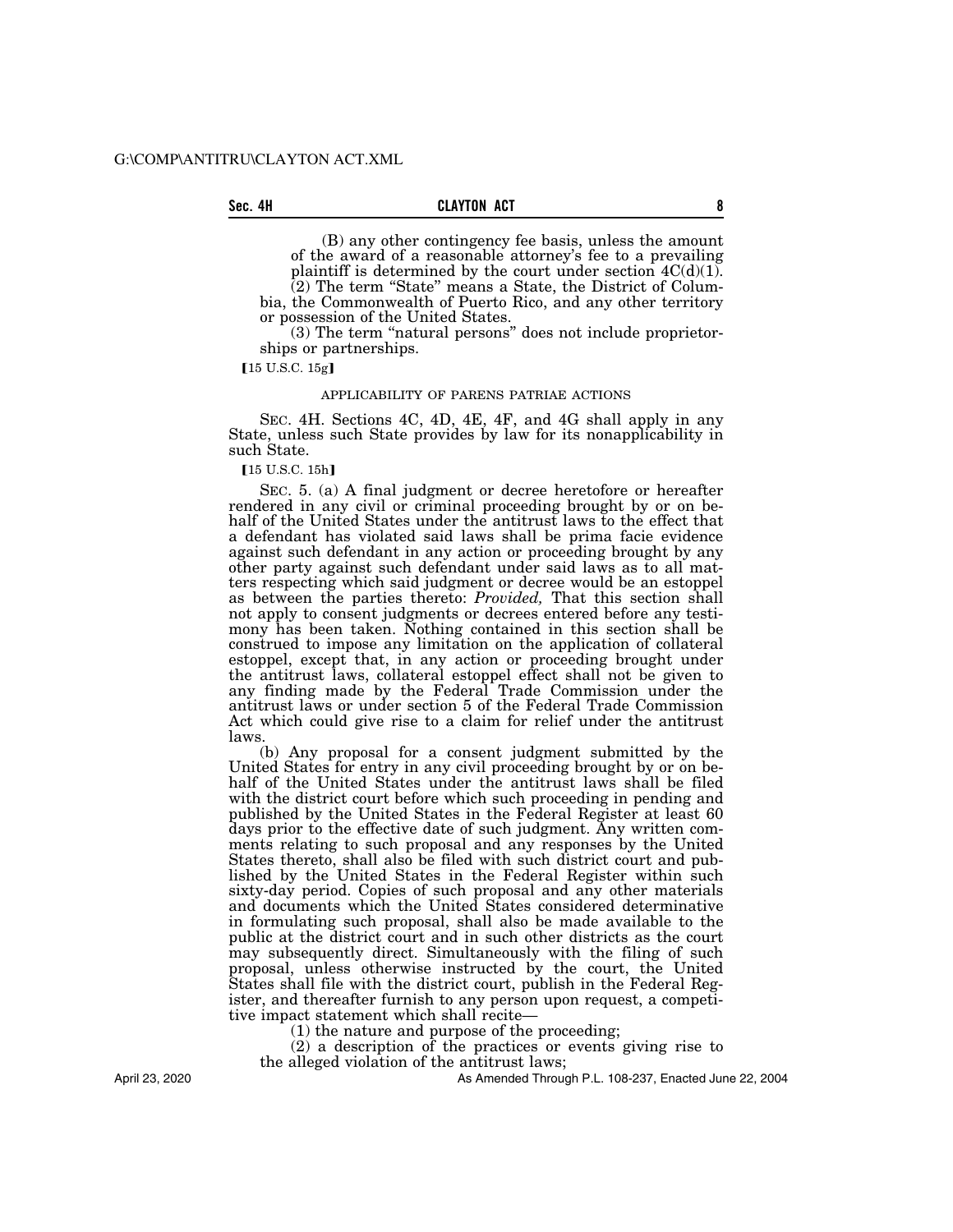## **9** Sec. 5

(3) an explanation of the proposal for a consent judgment, including an explanation of any unusual circumstances giving rise to such proposal or any provision contained therein, relief to be obtained thereby, and the anticipated effects on competition of such relief;

(4) the remedies available to potential private plaintiffs damaged by the alleged violation in the event that such proposal for the consent judgment is entered in such proceeding; (5) a description of the procedures available for modifica-

tion of such proposal; and

(6) a description and evaluation of alternatives to such proposal actually considered by the United States.

(c) the United States shall also cause to be published, commencing at least 60 days prior to the effective date of the judgment described in subsection (b) of this section, for 7 days over a period of 2 weeks in newspapers of general circulation of the district in which the case has been filed, in the District of Columbia, and in such other districts as the court may direct—

(i) a summary of the terms of the proposal for the consent judgment,

(ii) a summary of the competitive impact statement filed under subsection (b),

(iii) and a list of the materials and documents under subsection (b) which the United States shall make available for purposes of meaningful public comment, and the place where such materials and documents are available for public inspection.

(d) during the 60-day period as specified in subsection (b) of this section, and such additional time as the United States may request and the court may grant, the United States shall receive and consider any written comments relating to the proposal for the consent judgment submitted under subsection (b). the Attorney General or his designee shall establish procedures to carry out the provisions of this subsection, but such 60-day time period shall not be shortened except by order of the district court upon a showing that (1) extraordinary circumstances require such shortening and (2) such shortening is not adverse to the public interest. At the close of the period during which such comments may be received, the United States shall file with the district court and cause to be published in the Federal Register a response to such comments. Upon application by the United States, the district court may, for good cause (based on a finding that the expense of publication in the Federal Register exceeds the public interest benefits to be gained from such publication), authorize an alternative method of public dissemination of the public comments received and the response to those comments.

(e)(1) Before entering any consent judgment proposed by the United States under this section, the court shall determine that entry of such judgment is in the public interest. For the purpose of such determination, the court shall consider—

(A) the competitive impact of such judgment, including termination of alleged violations, provisions for enforcement and

As Amended Through P.L. 108-237, Enacted June 22, 2004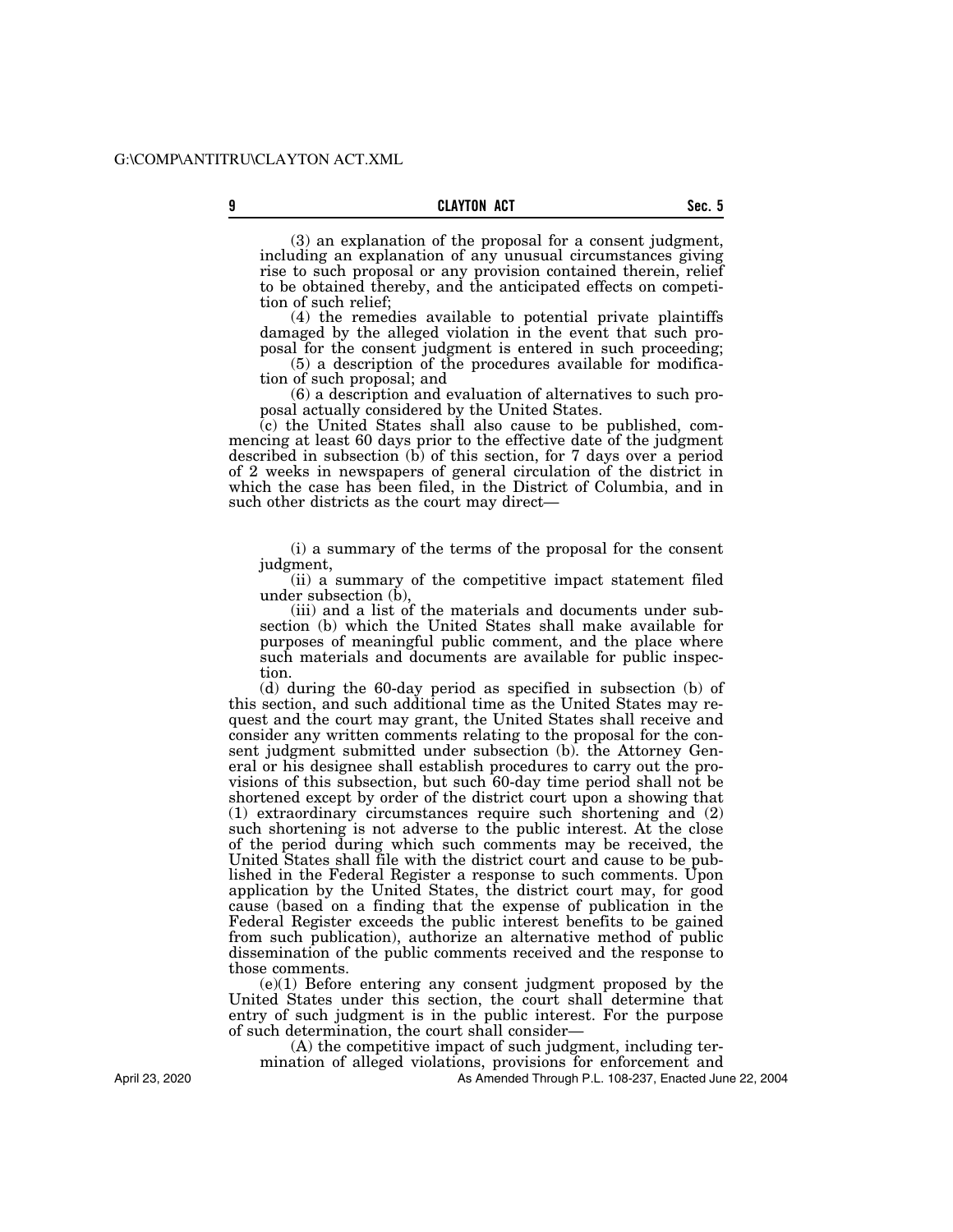modification, duration of relief sought, anticipated effects of alternative remedies actually considered, whether its terms are ambiguous, and any other competitive considerations bearing upon the adequacy of such judgment that the court deems necessary to a determination of whether the consent judgment is in the public interest; and

(B) the impact of entry of such judgment upon competition in the relevant market or markets, upon the public generally and individuals alleging specific injury from the violations set forth in the complaint including consideration of the public benefit, if any, to be derived from a determination of the issues at trial.

(2) Nothing in this section shall be construed to require the court to conduct an evidentiary hearing or to require the court to permit anyone to intervene.

(f) In making its determination under subsection (e), the court may—

(1) take testimony of Government officials or experts or such other expert witnesses, upon motion of any party or participant or upon its own motion, as the court may deem appropriate;

(2) appoint a special master and such outside consultants or expert witnesses as the court may deem appropriate; and request and obtain the views, evaluations, or advice of any individual, group or agency of government with respect to any aspects of the proposed judgment or the effect of such judgment, in such manner as the court deems appropriate;

(3) authorize full or limited participation in proceedings before the court by interested persons or agencies, including appearance amicus curiae, intervention as a party pursuant to the Federal Rules of Civil Procedure, examination of witnesses or documentary materials, or participation in any other manner and extent which serves the public interest as the court may deem appropriate.

(4) review any comments including any objections filed with the United States under subsection (d) concerning the proposed judgment and the responses of the United States to such comments and objections; and

(5) take such other action in the public interest as the court may deem appropriate.

(g) Not later than 10 days following the date of the filing of any proposal for a consent judgment under subsection (b), each defendant shall file with the district court a description of any and all written or oral communications by or on behalf of such defendant, including any and all written or oral communications on behalf of such defendant by any officer, director, employee, or agent of such defendant, or other person, with any officer or employee of the United States concerning or relevant to such proposal, except that any such communications made by counsel of record alone with the Attorney General or the employees of the Department of Justice alone shall be excluded from the requirements of this subsection. Prior to the entry of any consent judgment pursuant to the antitrust laws, each defendant shall certify to the district court that the requirements of this subsection have been complied with and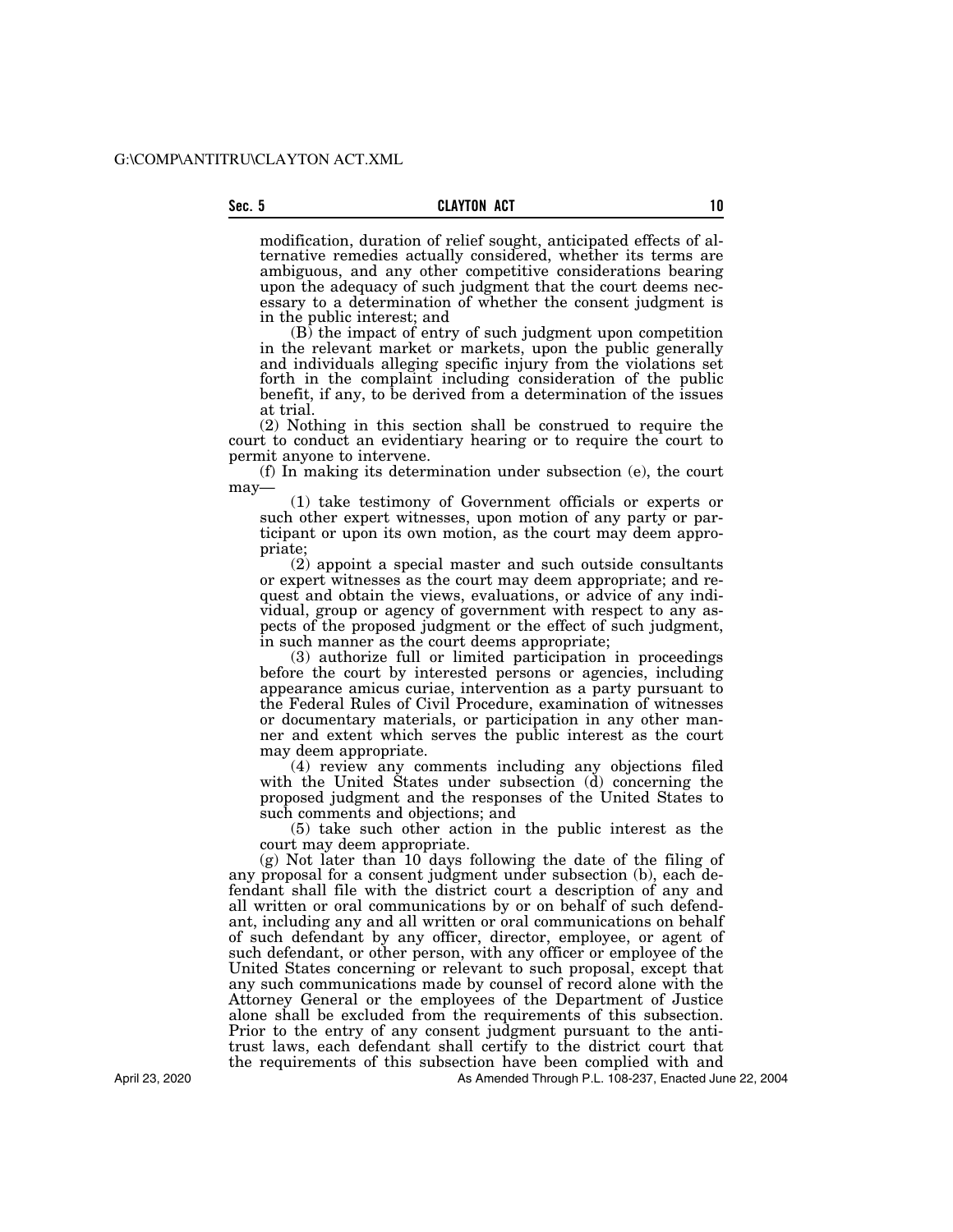that such filing is a true and complete description of such communications known to the defendant or which the defendant reasonably should have known.

(h) Proceedings before the district court under subsections (e) and (f) of this section, and the competitive impact statement filed under subsection (b) of this section, shall not be admissible against any defendant in any action or proceeding brought by any other party against such defendant under the antitrust laws or by the United States under section 4A of this Act nor constitute a basis for the introduction of the consent judgment as prima facie evidence against such defendant in any such action or proceeding.

(i) Whenever any civil or criminal proceeding is instituted by the United States to prevent, restrain, or punish violations of any of the antitrust laws, but not including an action under section 4A, the running of the statute of limitations in respect of every private or State right of action arising under said laws and based in whole or in part on any matter complained of in said proceeding shall be suspended during the pendency thereof and for one year thereafter: *Provided, however,* That whenever the running of the statute of limitations in respect of a cause of action arising under section 4 or 4C is suspended hereunder, any action to enforce such cause of action shall be forever barred unless commenced either within the period of suspension or within four years after the cause of action accrued.

[15 U.S.C. 16]

SEC. 6. that  $2$  the labor of a human being is not a commodity or article of commerce. Nothing contained in the antitrust laws shall be construed to forbid the existence and operation of labor, agricultural, or horticultural organizations, instituted for the purposes of mutual help, and not having capital stock or conducted for profit, or to forbid or restrain individual members of such organizations from lawfully carrying out the legitimate objects thereof; nor shall such organizations, or the members thereof, be held or construed to be illegal combinations or conspiracies in restraint of trade, under the antitrust laws.

**[15 U.S.C. 17]** 

SEC. 7. That no person engaged in commerce or in any activity affecting commerce shall acquire, directly or indirectly, the whole or any part of the stock or other share capital and no person subject to the jurisdiction of the Federal Trade Commission shall acquire the whole or any part of the assets of another person engaged also in commerce or in any activity affecting commerce, where in any line of commerce or in any activity affecting commerce in any section of the country, the effect of such acquisition may be substantially to lessen competition, or to tend to create a monopoly.

No person shall acquire, directly or indirectly, the whole or any part of the stock or other share capital and no person subject to the jurisdiction of the Federal Trade Commission shall acquire the whole or any part of the assets of one or more persons engaged in commerce or in any activity affecting commerce, where in any line of commerce, or in any activity affecting commerce in any section

<sup>2</sup>So in original.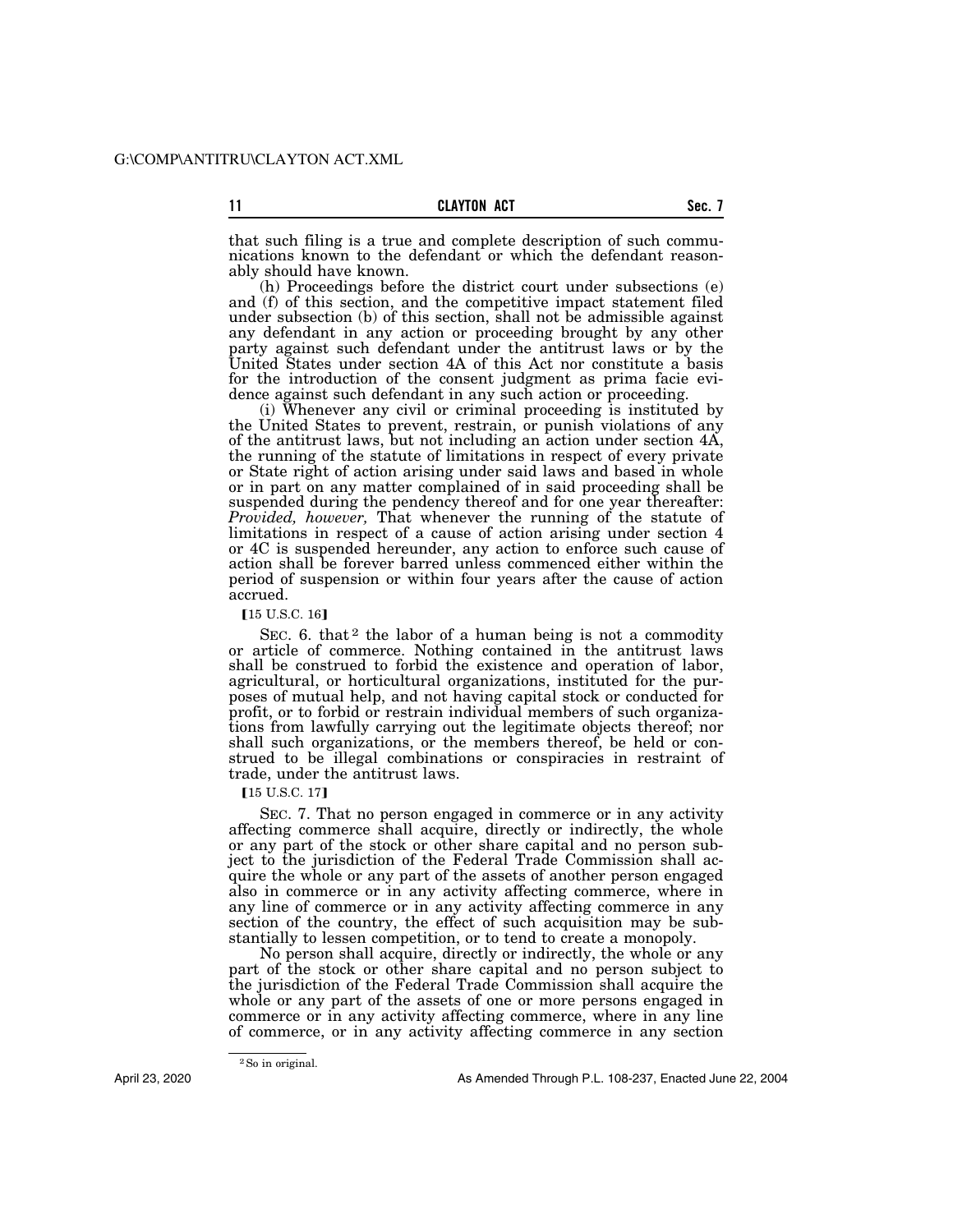of the country, the effect of such acquisition, of such stocks or assets, or of the use of such stock by the voting or granting of proxies or otherwise, may be substantially to lessen competition, or to tend to create a monopoly.

This section shall not apply to persons purchasing such stock solely for investment and not using the same by voting or otherwise to bring about, or in attempting to bring about, the substantial lessening of competition. Nor shall anything contained in this section prevent a corporation engaged in commerce or in any activity affecting commerce from causing the formation of subsidiary corporations for the actual carrying on of their immediate lawful business, or the natural and legitimate branches or extensions thereof, or from owning and holding all or a part of the stock of such subsidiary corporations, when the effect of such formation is not to substantially lessen competition.

Nor shall anything herein contained be construed to prohibit any common carrier subject to the laws to regulate commerce from aiding in the construction of branches or short lines so located as to become feeders to the main line of the company so aiding in such construction or from acquiring or owning all or any part of the stock of such branch lines, nor to prevent any such common carrier from acquiring and owning all or any part of the stock of a branch or short line constructed by an independent company where there is no substantial competition between the company owning the branch line so constructed and the company owning the main line acquiring the property or an interest therein, nor to prevent such common carrier from extending any of its lines through the medium of the acquisition of stock or otherwise of any other common carrier where there is no substantial competition between the company extending its lines and the company whose stock, property, or an interest therein is so acquired.

Nothing contained in this section shall be held to affect or impair any right heretofore legally acquired: *Provided,* That nothing in this section shall be held or construed to authorize or made lawful anything heretofore prohibited or made illegal by the antitrust laws, nor to exempt any person from the penal provisions thereof or the civil remedies therein provided.

Nothing contained in this section shall apply to transactions duly consummated pursuant to authority given by the Secretary of Transportation, Federal Power Commission, Surface Transportation Board, the Securities and Exchange Commission in the exercise of its jurisdiction under section 10 of the Public Utility Holding Company Act of 1935, the United States Maritime Commission, or the Secretary of Agriculture under any statutory provision vesting such power in such Commission, Board, or Secretary.

**[15 U.S.C. 18]** 

SEC. 7A. (a) Except as exempted pursuant to subsection (c), no person shall acquire, directly or indirectly, any voting securities or assets of any other person, unless both persons (or in the case of a tender offer, the acquiring person) file notification pursuant to rules under subsection  $(d)(1)$  and the waiting period described in subsection (b)(1) has expired, if—

As Amended Through P.L. 108-237, Enacted June 22, 2004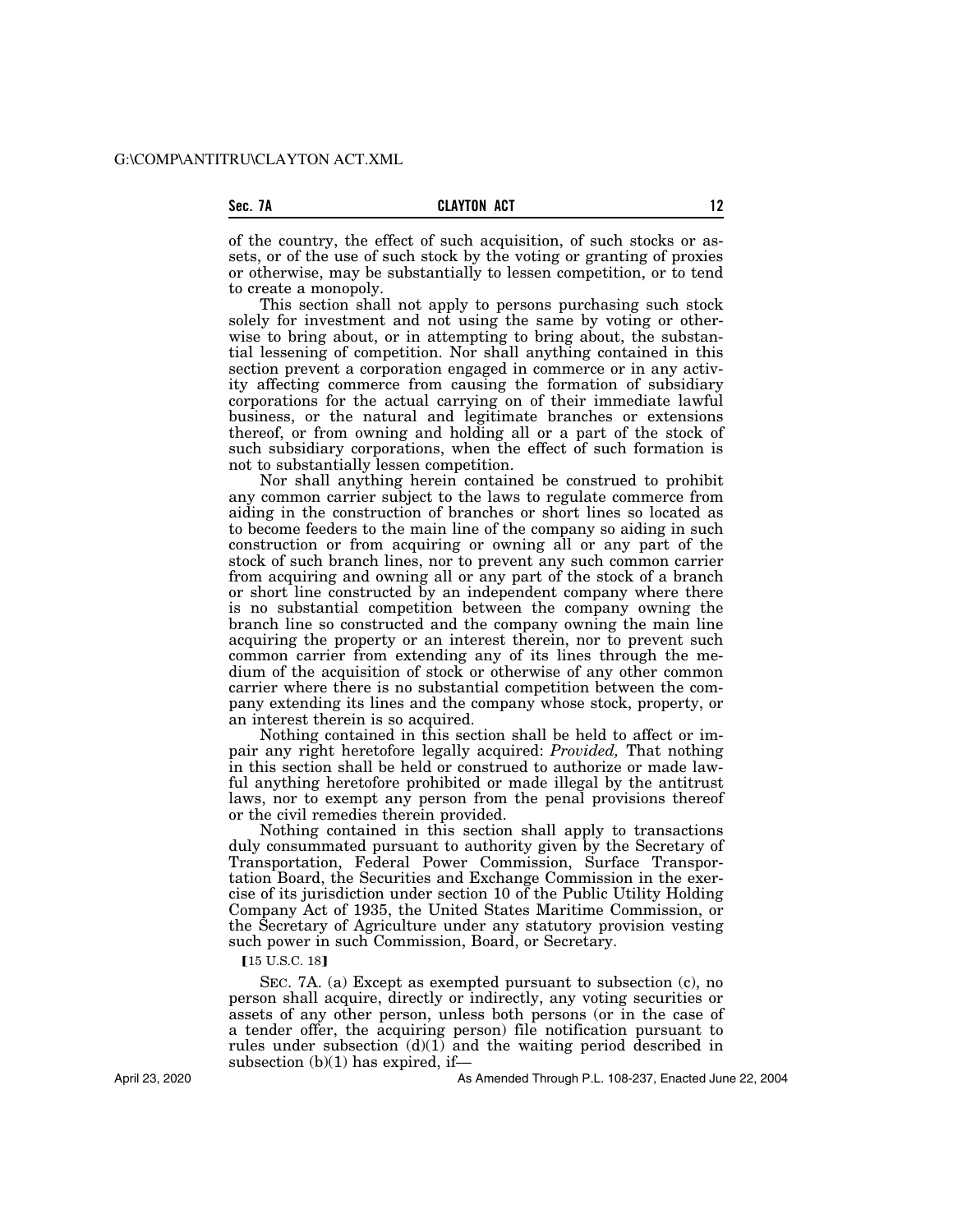(1) the acquiring person, or the person whose voting securities or assets are being acquired, is engaged in commerce or in any activity affecting commerce; and

(2) as a result of such acquisition, the acquiring person would hold an aggregate total amount of the voting securities<br>and assets of the acquired person—

(A) in excess of  $$200,000,000$  (as adjusted and published for each fiscal year beginning after September 30, 2004, in the same manner as provided in section  $8(a)(5)$  to reflect the percentage change in the gross national product for such fiscal year compared to the gross national product

for the year ending September 30, 2003); or (B)(i) in excess of \$50,000,000 (as so adjusted and pub- lished) but not in excess of \$200,000,000 (as so adjusted and published); and

 $(iii)(I)$  any voting securities or assets of a person engaged in manufacturing which has annual net sales or total assets of  $$10,000,000$  (as so adjusted and published) or more are being acquired by any person which has total assets or annual net sales of \$100,000,000 (as so adjusted and published) or more;

 $\overline{(\text{II})}$  any voting securities or assets of a person not engaged in manufacturing which has total assets of \$10,000,000 (as so adjusted and published) or more are being acquired by any person which has total assets or annual net sales of \$100,000,000 (as so adjusted and published) or more; or

(III) any voting securities or assets of a person with annual net sales or total assets of \$100,000,000 (as so adjusted and published) or more are being acquired by any person with total assets or annual net sales of \$10,000,000 (as so adjusted and published) or more.

In the case of a tender offer, the person whose voting securities are sought to be acquired by a person required to file notification under this subsection shall file notification pursuant to rules under subsection (d).

 $(b)(1)$  The waiting period required under subsection (a) shall—

(A) begin on the date of the receipt by the Federal Trade Commission and the Assistant Attorney General in charge of the Antitrust Division of the Department of Justice (hereinafter referred to in this section as the "Assistant Attorney General'') of—

(i) the completed notification required under subsection (a), or

(ii) if such notification is not completed, the notification to the extent completed and a statement of the reasons for such noncompliance,

from both persons, or, in the case of a tender offer, the acquiring person; and

(B) end on the thirtieth day after the date of such receipt (or in the case of a cash tender offer, the fifteenth day), or on such later date as may be set under subsection  $(e)(2)$  or  $(g)(2)$ . (2) The Federal Trade Commission and the Assistant Attorney

General may, in individual cases, terminate the waiting period

As Amended Through P.L. 108-237, Enacted June 22, 2004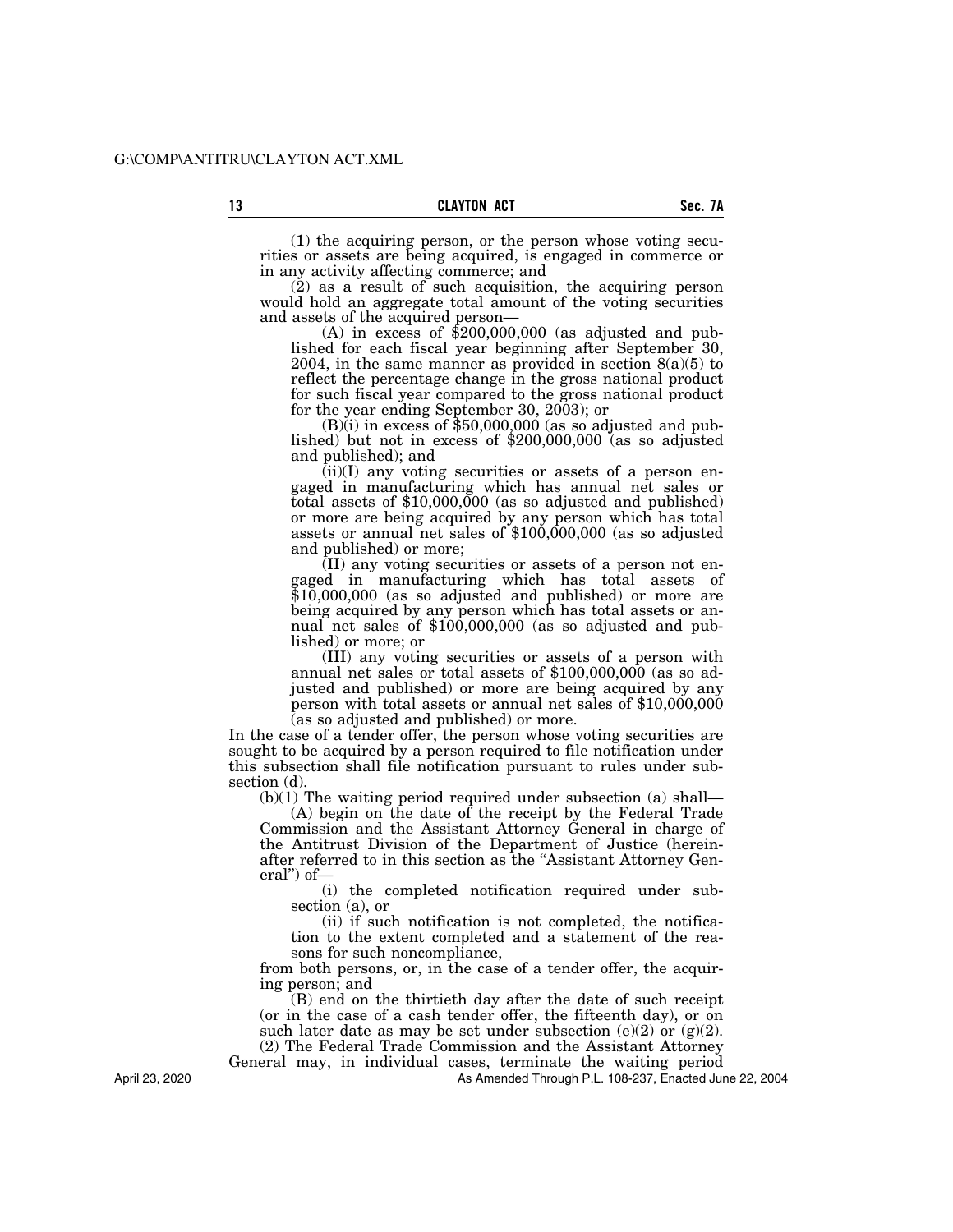specified in paragraph (1) and allow any person to proceed with any acquisition subject to this section, and promptly shall cause to be published in the Federal Register a notice that neither intends to take any action within such period with respect to such acquisition.

(3) As used in this section—

(A) The term ''voting securities'' means any securities which at present or upon conversion entitle the owner or holder thereof to vote for the election of directors of the issuer or, with respect to unincorporated issuers, persons exercising similar functions.

(B) The amount or percentage of voting securities or assets of a person which are acquired or held by another person shall be determined by aggregating the amount or percentage of such voting securities or assets held or acquired by such other person and each affiliate thereof.

 $(c)$  The following classes of transactions are exempt from the requirements of this section—

(1) acquisitions of goods or realty transferred in the ordinary course of business;

(2) acquisitions of bonds, mortgages, deeds of trust, or other obligations which are not voting securities;

(3) acquisitions of voting securities of an issuer at least 50 per centum of the voting securities of which are owned by the acquiring person prior to such acquisition;

(4) transfers to or from a Federal agency or a State or political subdivision thereof;

(5) transactions specifically exempted from the antitrust laws by Federal statute;

(6) transactions specifically exempted from the antitrust laws by Federal statute if approved by a Federal agency, if copies of all information and documentary material filed with such agency are contemporaneously filed with the Federal Trade Commission and the Assistant Attorney General;

(7) transactions which require agency approval under section 10(e) of the Home Owners' Loan Act, 3 section 18(c) of the Federal Deposit Insurance Act (12 U.S.C. 1828(c)), or section 3 of the Bank Holding Company Act of 1956 (12 U.S.C. 1842), except that a portion of a transaction is not exempt under this paragraph if such portion of the transaction  $(A)$  is subject to section  $\overline{4}$ (k) of the Bank Holding Company Act of 1956; and (B) does not require agency approval under section 3 of the Bank Holding Company Act of 1956;

(8) transactions which require agency approval under section 4 of the Bank Holding Company Act of 1956 (12 U.S.C. 1843) or section 5 of the Home Owners' Loan Act of  $1933<sup>4</sup>$  (12) U.S.C. 1464), if copies of all information and documentary material filed with any such agency are contemporaneously filed with the Federal Trade Commission and the Assistant Attorney General at least 30 days prior to consummation of the proposed transaction, except that a portion of a transaction is not

April 23, 2020

<sup>3</sup> 12 U.S.C. 1467a.

<sup>4</sup>So in law. This reference to ''Home Owners' Loan Act of 1933'' probably should be to ''Home Owners' Loan Act''. See section 301 of Public Law 101–73 (103 Stat. 277).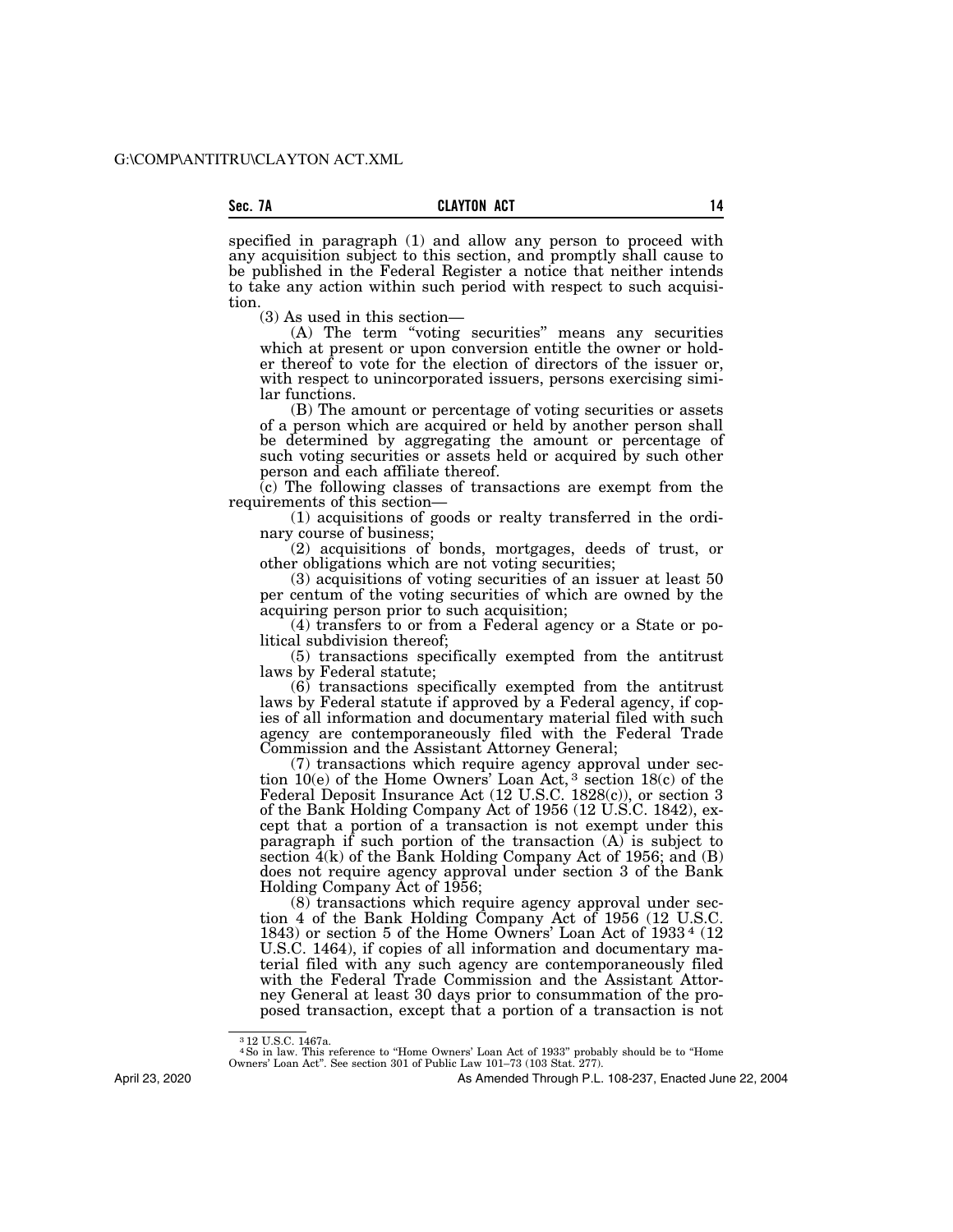**15 Sec. 7A CLAYTON ACT** 

exempt under this paragraph if such portion of the transaction (A) is subject to section 4(k) of the Bank Holding Company Act of 1956; and (B) does not require agency approval under section 4 of the Bank Holding Company Act of 1956;

(9) acquisitions, solely for the purpose of investment, of voting securities, if, as a result of such acquisition, the securities acquired or held do not exceed 10 per centum of the outstanding voting securities of the issuer;

(10) acquisitions of voting securities, if, as a result of such acquisition, the voting securities acquired do not increase, directly or indirectly, the acquiring person's per centum share of outstanding voting securities of the issuer;

(11) acquisitions, solely for the purpose of investment, by any bank, banking association, trust company, investment company, or insurance company, of (A) voting securities pursuant to a plan of reorganization or dissolution; or (B) assets in the ordinary course of its business; and

(12) such other acquisitions, transfers, or transactions, as may be exempted under subsection  $(d)(2)(B)$ .

(d) The Federal Trade Commission, with the concurrence of the Assistant Attorney General and by rule in accordance with section 553 of title 5, United States Code, consistent with the purposes of this section—

(1) shall require that the notification required under subsection (a) be in such form and contain such documentary material and information relevant to a proposed acquisition as is necessary and appropriate to enable the Federal Trade Commission and the Assistant Attorney General to determine whether such acquisition may, if consummated, violate the antitrust laws; and

 $(2)$  may-

(A) define the terms used in this section;

(B) exempt, from the requirements of this section, classes of persons, acquisitions, transfers, or transactions which are not likely to violate the antitrust laws; and

(C) prescribe such other rules as may be necessary and appropriate to carry out the purposes of this section.

(e)(1)(A) The Federal Trade Commission or the Assistant Attorney General may, prior to the expiration of the 30-day waiting period (or in the case of a cash tender offer, the 15-day waiting period) specified in subsection  $(b)(1)$  of this section, require the submission of additional information or documentary material relevant to the proposed acquisition, from a person required to file notification with respect to such acquisition under subsection (a) of this section prior to the expiration of the waiting period specified in subsection (b)(1) of this section, or from any officer, director, partner, agent, or employee of such person.

(B)(i) The Assistant Attorney General and the Federal Trade Commission shall each designate a senior official who does not have direct responsibility for the review of any enforcement recommendation under this section concerning the transaction at issue, to hear any petition filed by such person to determine—

As Amended Through P.L. 108-237, Enacted June 22, 2004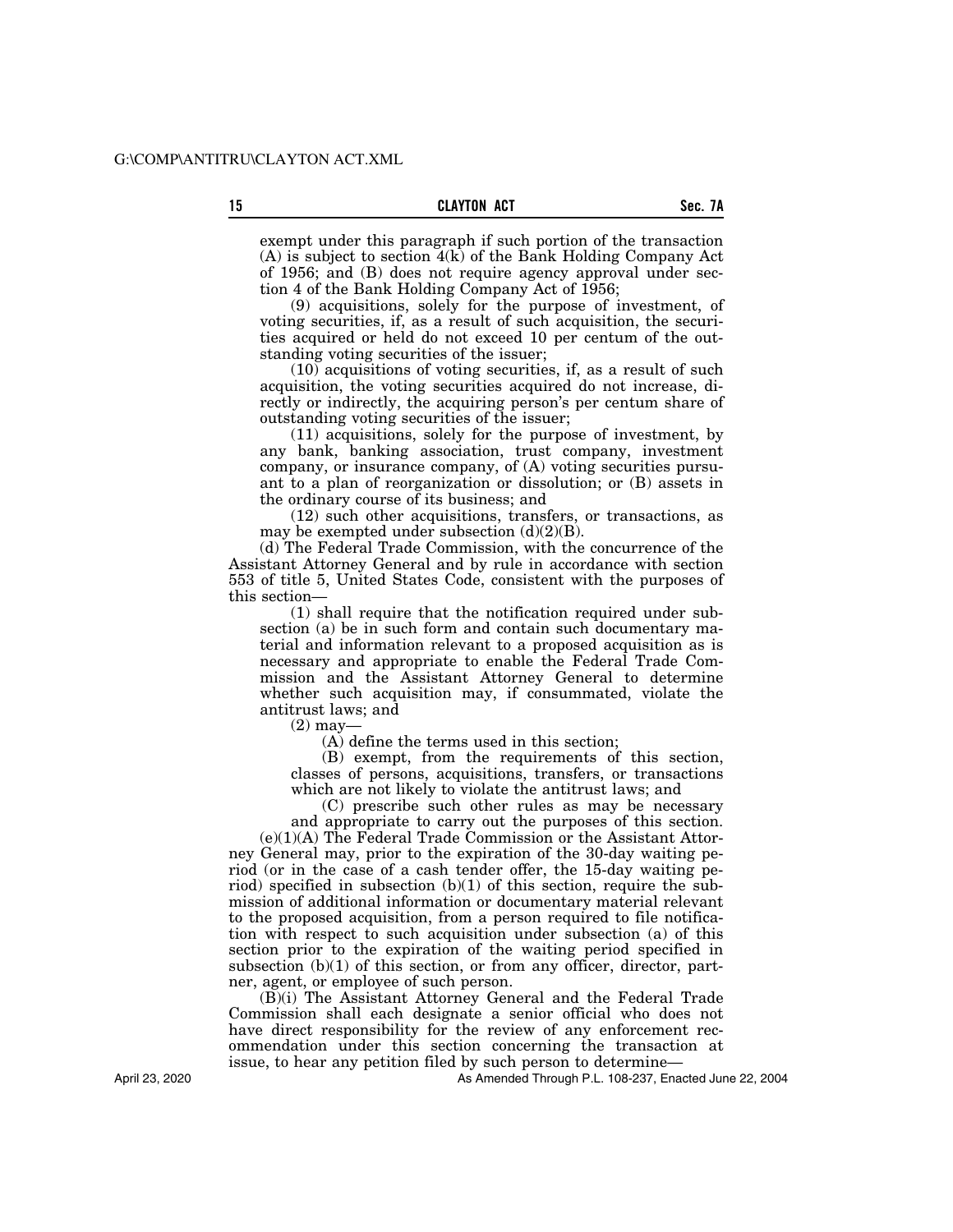(I) whether the request for additional information or documentary material is unreasonably cumulative, unduly burdensome, or duplicative; or

(II) whether the request for additional information or documentary material has been substantially complied with by the petitioning person.

(ii) Internal review procedures for petitions filed pursuant to clause (i) shall include reasonable deadlines for expedited review of such petitions, after reasonable negotiations with investigative staff, in order to avoid undue delay of the merger review process.

(iii) Not later than 90 days after the date of the enactment of this Act 5, the Assistant Attorney General and the Federal Trade Commission shall conduct an internal review and implement reforms of the merger review process in order to eliminate unnecessary burden, remove costly duplication, and eliminate undue delay, in order to achieve a more effective and more efficient merger review process.

(iv) Not later than 120 days after the date of enactment of this Act 5, the Assistant Attorney General and the Federal Trade Commission shall issue or amend their respective industry guidance, regulations, operating manuals and relevant policy documents, to the extent appropriate, to implement each reform in this subparagraph.

(v) Not later than 180 days after the date the of enactment of this Act 5, the Assistant Attorney General and the Federal Trade Commission shall each report to Congress—

(I) which reforms each agency has adopted under this subparagraph;

(II) which steps each has taken to implement such internal reforms; and

(III) the effects of such reforms.

(2) The Federal Trade Commission or the Assistant Attorney General, in its or his discretion, may extend the 30-day waiting period (or in the case of a cash tender offer, the 15-day waiting period) specified in subsection (b)(1) of this section for an additional period of not more than 30 days (or in the case of a cash tender offer, 10 days) after the date on which the Federal Trade Commission or the Assistant Attorney General, as the case may be, receives from any person to whom a request is made under paragraph (1), or in the case of tender offers, the acquiring person, (A) all the information and documentary material required to be submitted pursuant to such a request, or (B) if such request is not fully complied with, the information and documentary material submitted and a statement of the reasons for such noncompliance. Such additional period may be further extended only by the United States district court, upon an application by the Federal Trade Commission or the Assistant Attorney General pursuant to subsection  $(g)(2)$ .

<sup>&</sup>lt;sup>5</sup>This subparagraph was added by section  $603(c)(2)$  of the Departments of Commerce, Justice, and State, the Judiciary, and Related Agencies Appropriations Act, 2001 (114 Stat. 2762A-110), made by section 1(a)(2) of Public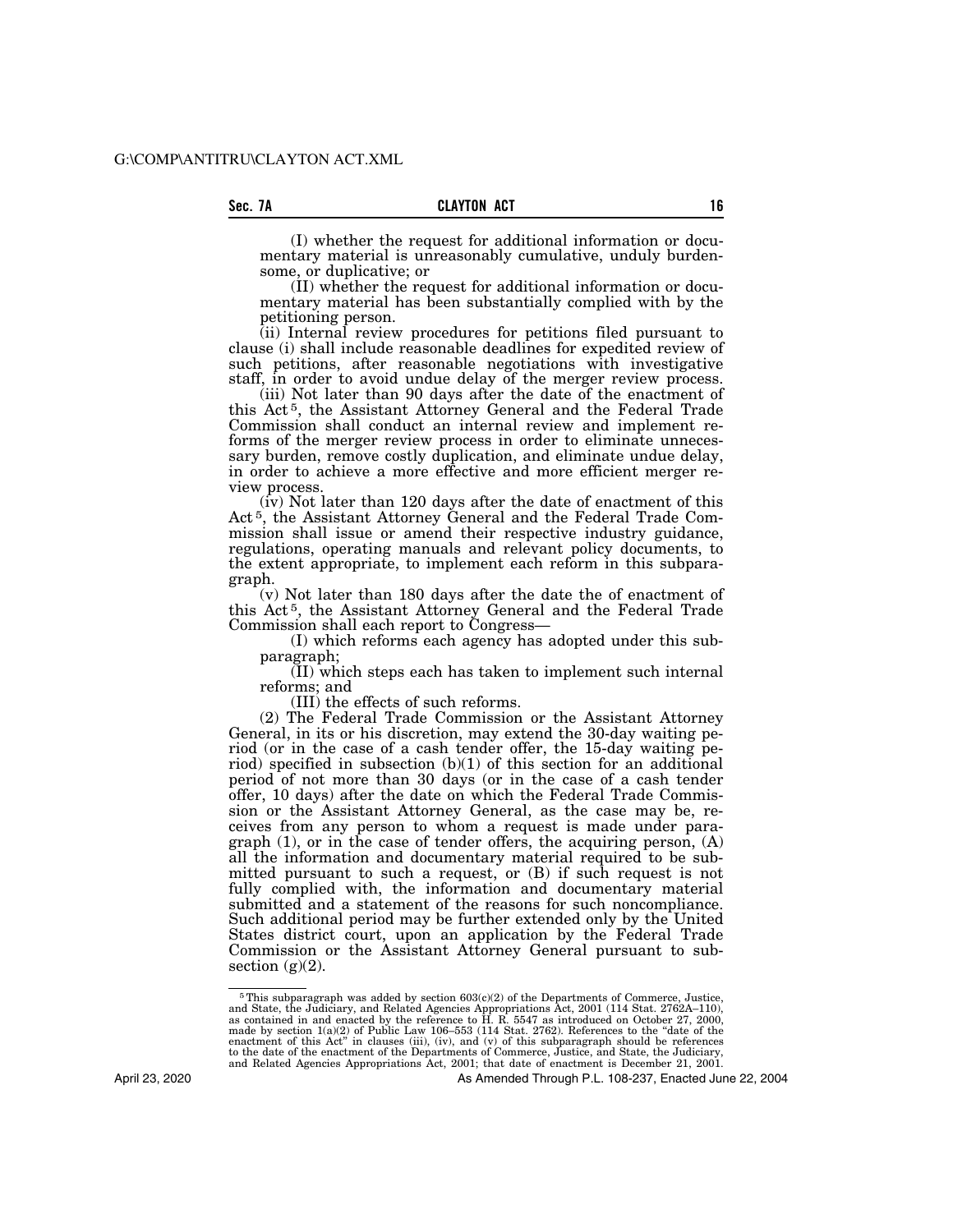#### **17 Sec. 7A CLAYTON ACT**

(f) If a proceeding is instituted or an action is filed by the Federal Trade Commission, alleging that a proposed acquisition violates section 7 of this Act or section 5 of the Federal Trade Commission Act, or an action is filed by the United States, alleging that a proposed acquisition violates such section 7 or section 1 or 2 of the Sherman Act, and the Federal Trade Commission or the Assistant Attorney General (1) files a motion for a preliminary injunction against consummation of such acquisition pendente lite, and (2) certifies the United States district court for the judicial district within which the respondent resides or carries on business, or in which the action is brought, that it or he believes that the public interest requires relief pendente lite pursuant to this subsection, then upon the filing of such motion and certification, the chief judge of such district court shall immediately notify the chief judge of the United States court of appeals for the circuit in which such district court is located, who shall designate a United States district judge to whom such action shall be assigned for all purposes.

 $(g)(1)$  Any person, or any officer, director, or partner thereof, who fails to comply with any provision of this section shall be liable to the United States for a civil penalty of not more than \$10,000 for each day during which such person is in violation of this section. Such penalty may be recovered in a civil action brought by the United States.

(2) If any person, or any officer, director, partner, agent, or employee thereof, fails substantially to comply with the notification requirement under subsection (a) or any request for the submission of additional information or documentary material under subsection  $(e)(1)$  of this section within the waiting period specified in subsection  $(b)(1)$  and as may be extended under subsection  $(e)(2)$ , the United States district court—

(A) may order compliance;

(B) shall extend the waiting period specified in subsection  $(b)(1)$  and as may have been extended under subsection  $(e)(2)$ until there has been substantial compliance, except that, in the case of a tender offer, the court may not extend such waiting period on the basis of a failure, by the person whose stock is sought to be acquired, to comply substantially with such notification requirement or any such request; and

(C) may grant such other equitable relief as the court in its discretion determines necessary or appropriate,

upon application of the Federal Trade Commission or the Assistant Attorney General.

(h) Any information or documentary material filed with the Assistant Attorney General or the Federal Trade Commission pursuant to this section shall be exempt from disclosure under section 552 of title 5, United States Code, and no such information or documentary material may be made public, except as may be relevant to any administrative or judicial action or proceeding. Nothing in this section is intended to prevent disclosure to either body of Congress or to any duly authorized committee or subcommittee of the Congress.

(i)(1) Any action taken by the Federal Trade Commission or the Assistant Attorney General or any failure of the Federal Trade Commission or the Assistant Attorney General to take any action

As Amended Through P.L. 108-237, Enacted June 22, 2004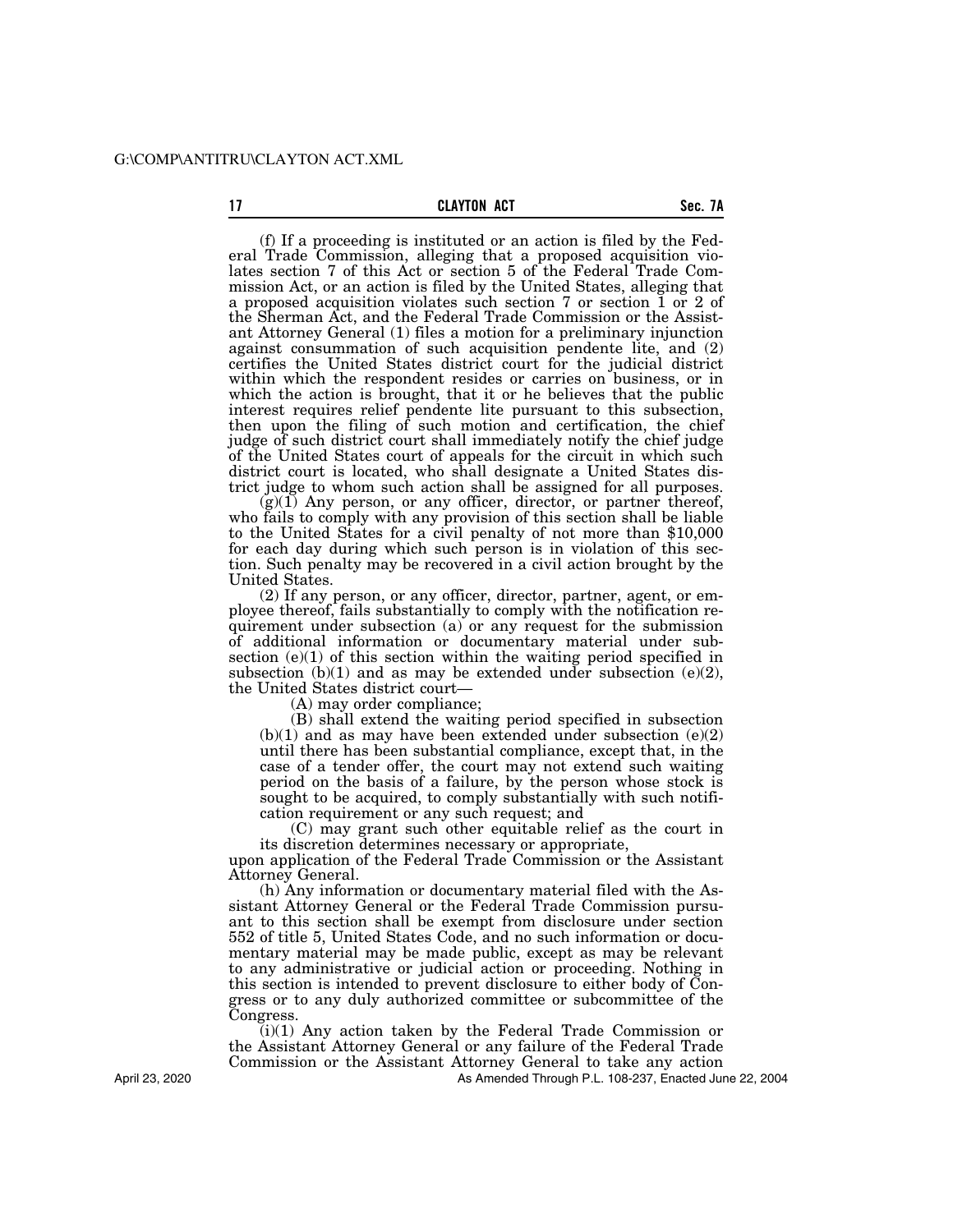under this section shall not bar any proceeding or any action with respect to such acquisition at any time under any other section of this Act or any other provision of law.

(2) Nothing contained in this section shall limit the authority of the Assistant Attorney General or the Federal Trade Commission to secure at any time from any person documentary material, oral testimony, or other information under the Antitrust Civil Process Act, the Federal Trade Commission Act, or any other provision of law.

(j) Beginning not later than January 1, 1978, the Federal Trade Commission, with the concurrence of the Assistant Attorney General, shall annually report to the Congress on the operation of this section. Such report shall include an assessment of the effects of this section, of the effects, purpose, and need for any rules promulgated pursuant thereto, and any recommendations for revisions of this section.

(k) If the end of any period of time provided in this section falls on a Saturday, Sunday, or legal public holiday (as defined in section 6103(a) of title 5 of the United States Code), then such period shall be extended to the end of the next day that is not a Saturday, Sunday, or legal public holiday.

[15 U.S.C. 18a]

SEC. 8. (a)(1) No person shall, at the same time, serve as a director or officer in any two corporations (other than banks, banking associations, and trust companies) that are—

(A) engaged in whole or in part in commerce; and

(B) by virtue of their business and location of operation, competitors, so that the elimination of competition by agreement between them would constitute a violation of any of the antitrust laws;

if each of the corporations has capital, surplus, and undivided profits aggregating more than \$10,000,000 as adjusted pursuant to paragraph (5) of this subsection.

 $(2)$  Notwithstanding the provisions of paragraph  $(1)$ , simultaneous service as a director or officer in any two corporations shall not be prohibited by this section if—

(A) the competitive sales of either corporation are less than \$1,000,000, as adjusted pursuant to paragraph (5) of this subsection;

(B) the competitive sales of either corporation are less than 2 per centum of that corporation's total sales; or

(C) the competitive sales of each corporation are less than 4 per centum of that corporation's total sales.

For purposes of this paragraph, "competitive sales" means the gross revenues for all products and services sold by one corporation in competition with the other, determined on the basis of annual gross revenues for such products and services in that corporation's last completed fiscal year. For the purposes of this paragraph, ''total sales'' means the gross revenues for all products and services sold by one corporation over that corporation's last completed fiscal year.

(3) The eligibility of a director or officer under the provisions

of paragraph (1) shall be determined by the capital, surplus and As Amended Through P.L. 108-237, Enacted June 22, 2004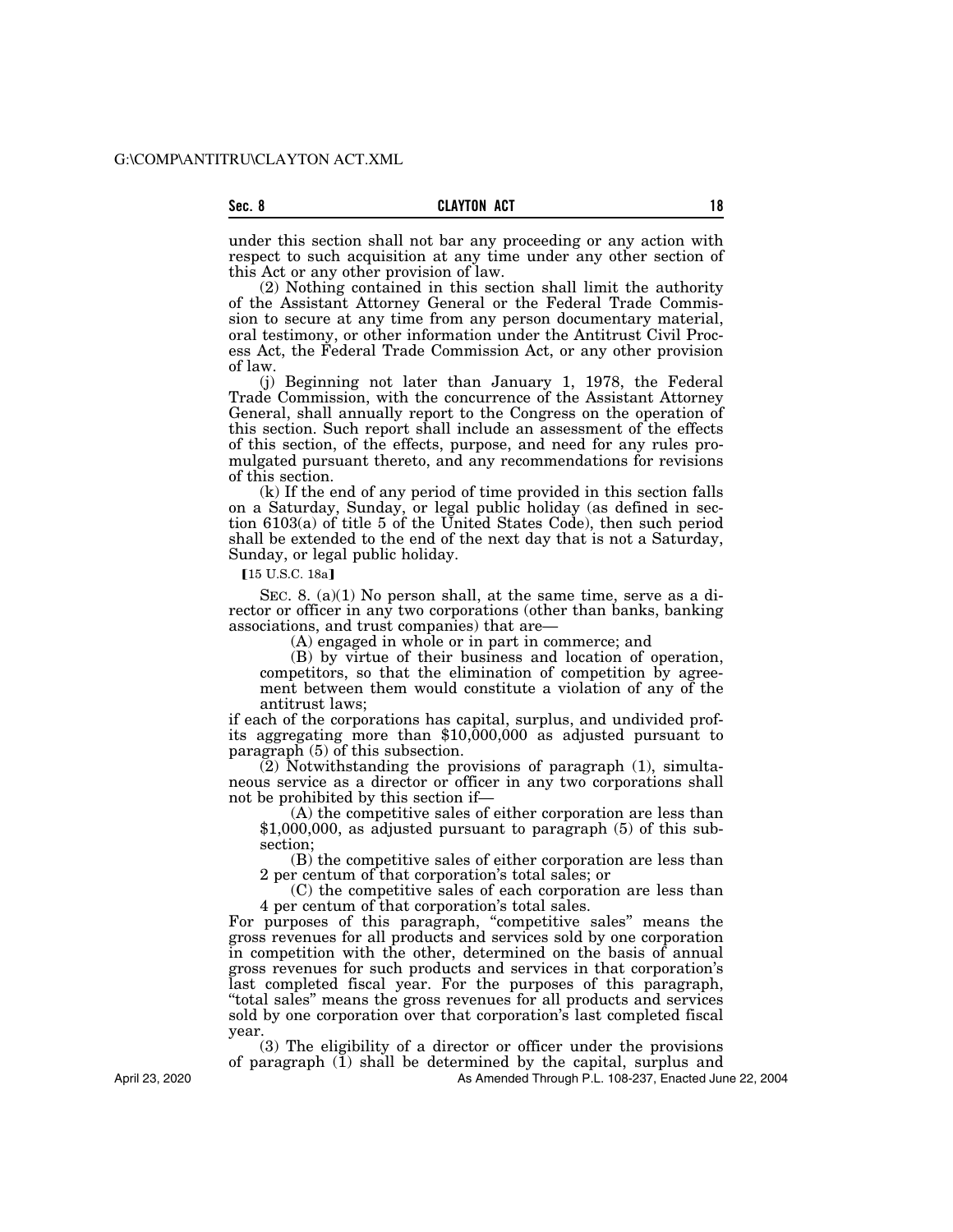undivided profits, exclusive of dividends declared but not paid to stockholders, of each corporation at the end of that corporation's last completed fiscal year.

 $(4)$  For purposes of this section, the term "officer" means an officer elected or chosen by the Board of Directors.

(5) For each fiscal year commencing after September 30, 1990, the \$10,000,000 and \$1,000,000 thresholds in this subsection shall be increased (or decreased) as of October 1 each year by an amount equal to the percentage increase (or decrease) in the gross national product, as determined by the Department of Commerce or its successor, for the year then ended over the level so established for the year ending September 30, 1989. As soon as practicable, but not later than January 31 of each year, the Federal Trade Commission shall publish the adjusted amounts required by this paragraph.

(b) When any person elected or chosen as a director or officer of any corporation subject to the provisions hereof is eligible at the time of his election or selection to act for such corporation in such capacity, his eligibility to act in such capacity shall not be affected by any of the provisions hereof by reason of any change in the capital, surplus and undivided profits, or affairs of such corporation from whatever cause, until the expiration of one year from the date on which the event causing ineligibility occurred.

[15 U.S.C. 19]

SEC. 9. 6

 $Section$  10 is repealed by P.L. 101–588, sec. 3, 104 Stat. 2880.1

SEC. 11. (a) That authority to enforce compliance with sections 2, 3, 7, and 8 of this Act by the persons respectively subject thereto is hereby vested in the Surface Transportation Board where applicable to common carriers subject to jurisdiction under subtitle IV of title 49, United States Code; in the Federal Communications Commission where applicable to common carriers engaged in wire or radio communication or radio transmission of energy; in the Secretary of Transportation where applicable to air carriers and foreign air carriers subject to the Federal Aviation Act of 1958; in the Federal Reserve Board where applicable to banks, banking associations, and trust companies; and in the Federal Trade Commission where applicable to all other character of commerce to be exercised as follows:

(b) Whenever the Commission, Board, or Secretary vested with jurisdiction thereof shall have reason to believe that any person is violating or has violated any of the provisions of sections 2, 3, 7, and 8 of this Act, it shall issue and serve upon such person and the Attorney General a complaint stating its charges in that respect, and containing a notice of a hearing upon a day and at a place therein fixed at least thirty days after the service of said complaint. The person so complained of shall have the right to appear at the place and time so fixed and show cause why an order should not be entered by the Commission, Board, or Secretary requiring such person to cease and desist from the violation of the law so charged in said complaint. The Attorney General shall have the

6 Repealed by the Act of June 25, 1948, chap. 645, sec. 21 (62 Stat. 862).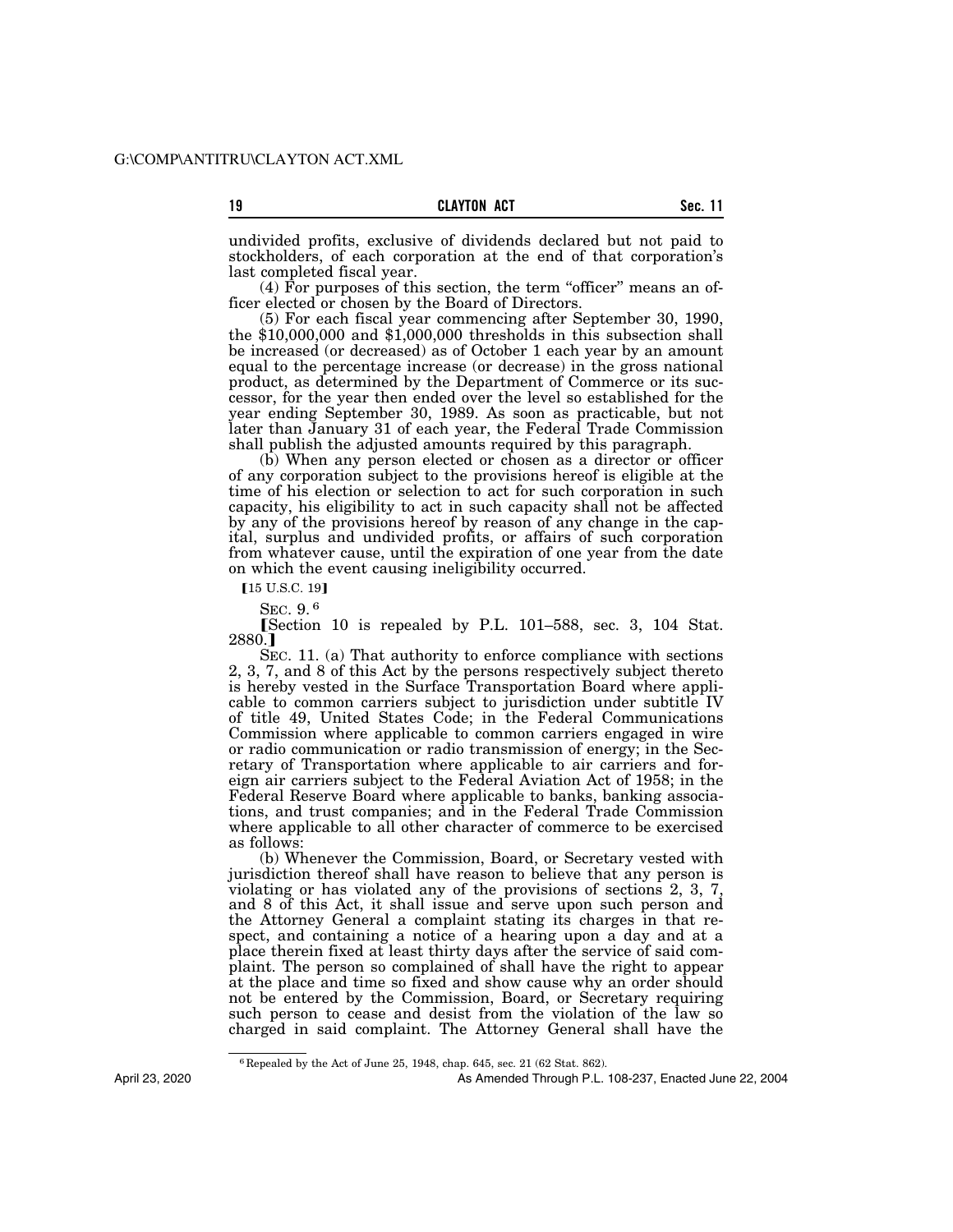## **Sec. 11 CLAYTON ACT 20**

right to intervene and appear in said proceeding and any person may make application, and upon good cause shown may be allowed by the Commission, Board, or Secretary, to intervene and appear in said proceeding by counsel or in person. The testimony in any such proceeding shall be reduced to writing and filed in the office of the Commission, Board, or Secretary. If upon such hearing the Commission, Board, or Secretary, as the case may be, shall be of the opinion that any of the provisions of said sections have been or are being violated, it shall make a report in writing, in which it shall state its findings as to the facts, and shall issue and cause to be served on such person an order requiring such person to cease and desist from such violations, and divest itself of the stock, or other share capital, or assets, held or rid itself of the directors chosen contrary to the provisions of sections 7 and 8 of this Act, if any there be, in the manner and within the time fixed by said order. Until the expiration of the time allowed for filing a petition for review, if no such petition has been duly filed within such time, or, if a petition for review has been filed within such time then until the record in the proceeding has been filed in a court of appeals of the United States, as hereinafter provided, the Commission, Board, or Secretary may at any time, upon such notice and in such manner as it shall deem proper, modify or set aside, in whole or in part, any report or any order made or issued by it under this section. After the expiration of the time allowed for filing a petition for review, if no such petition has been duly filed within such time, the Commission, Board, or Secretary may at any time, after notice and opportunity for hearing, reopen and alter, modify, or set aside, in whole or in part, any report or order made or issued by it under this section, whenever in the opinion of the Commission, Board, or Secretary conditions of fact or of law have so changed as to require such action or if the public interest shall so require: *Provided, however,* That the said person may, within sixty days after service upon him or it of said report or order entered after such a reopening, obtain a review thereof in the appropriate court of appeals of the United States, in the manner provided in subsection (c) of this section.

(c) Any person required by such order of the commission, board, or Secretary to cease and desist from any such violation may obtain a review of such order in the court of appeals of the United States for any circuit within which such violation occurred or within which such person resides or carries on business, by filing in the court, within sixty days after the date of the service of such order, a written petition praying that the order of the commission, board, or Secretary be set aside. A copy of such petition shall be forthwith transmitted by the clerk of the court to the commission, board, or Secretary, and thereupon the commission, board, or Secretary shall file in the court the record in the proceeding, as provided in section 2112 of title 28, United States Code. Upon such filing of the petition the court shall have jurisdiction of the proceeding and of the question determined therein concurrently with the commission, board, or Secretary until the filing of the record, and shall have power to make and enter a decree affirming, modifying, or setting aside the order of the commission, board, or Secretary, and enforcing the same to the extent that such order is affirmed, and to issue

As Amended Through P.L. 108-237, Enacted June 22, 2004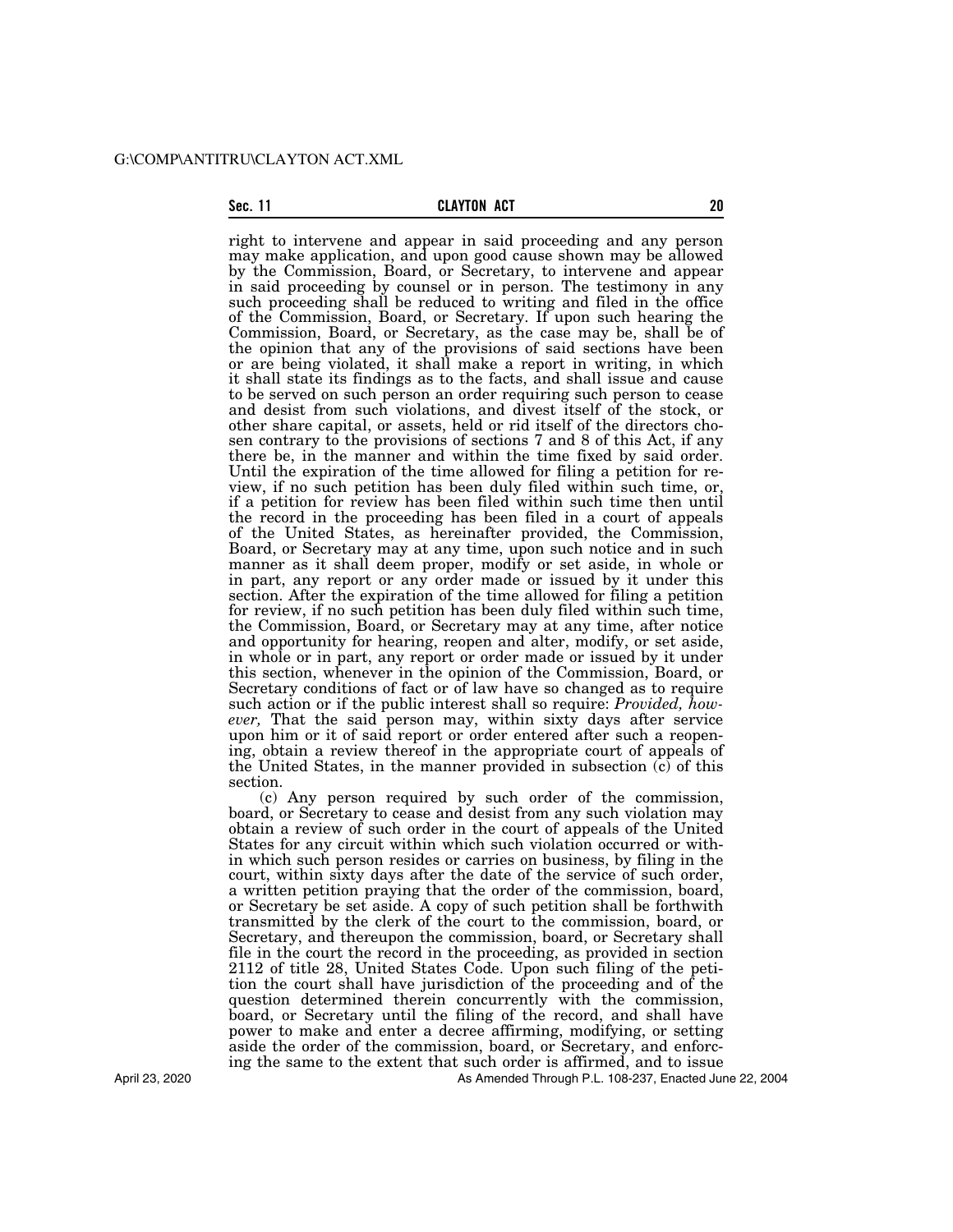## **21 CLAYTON ACT Sec. 11**

such writs as are ancillary to its jurisdiction or are necessary in its judgment to prevent injury to the public or to competitors pendente lite. The findings of the commission, board, or Secretary as to the facts, if supported by substantial evidence, shall be conclusive. To the extent that the order of the commission, board, or Secretary is affirmed, the court shall issue its own order commanding obedience to the terms of such order of the commission, board, or Secretary. If either party shall apply to the court for leave to adduce additional evidence, and shall show to the satisfaction of the court that such additional evidence is material and that there were reasonable grounds for the failure to adduce such evidence in the proceeding before the commission, board, or Secretary, the court may order such additional evidence to be taken before the commission, board, or Secretary, and to be adduced upon the hearing in such manner and upon such terms and conditions as to the court may seem proper. The commission, board, or Secretary may modify its findings as to the facts, or make new findings, by reason of the additional evidence so taken, and shall file such modified or new findings, which, if supported by substantial evidence, shall be conclusive, and its recommendation, if any, for the modification or setting aside of its original order, with the return of such additional evidence. The judgment and decree of the court shall be final, except that the same shall be subject to review by the Supreme Court upon certiorari, as provided in section 1254 of title 28 of the United States Code.

(d) Upon the filing of the record with it the jurisdiction of the court of appeals to affirm, enforce, modify, or set aside orders of the commission, board, or Secretary shall be exclusive.

(e) No order of the commission, board, or Secretary or judgment of the court to enforce the same shall in anywise relieve or absolve any person from any liability under the antitrust laws.

(f) Complaints, orders, and other processes of the commission, board, or Secretary under this section may be served by anyone duly authorized by the commission, board, or Secretary, either (1) by delivering a copy thereof to the person to be served, or to a member of the partnership to be served, or to the president, secretary, or other executive officer or a director of the corporation to be served; or (2) by leaving a copy thereof at the residence or the principal office or place of business of such person; or (3) by mailing by registered or certified mail a copy thereof addressed to such person at his or its residence or principal office or place of business. The verified return by the person so serving said complaint, order, or other process setting forth the manner of said service shall be proof of the same, and the return post office receipt for said complaint, order, or other process mailed by registered or certified mail as aforesaid shall be proof of the service of the same.

(g) Any order issued under subsection (b) shall become final—

(1) upon the expiration of the time allowed for filing a petition for review, if no such petition has been duly filed within such time; but the commission, board, or Secretary may thereafter modify or set aside its order to the extent provided in the last sentence of subsection (b); or

(2) upon the expiration of the time allowed for filing a petition for certiorari, if the order of the commission, board, or Sec-

As Amended Through P.L. 108-237, Enacted June 22, 2004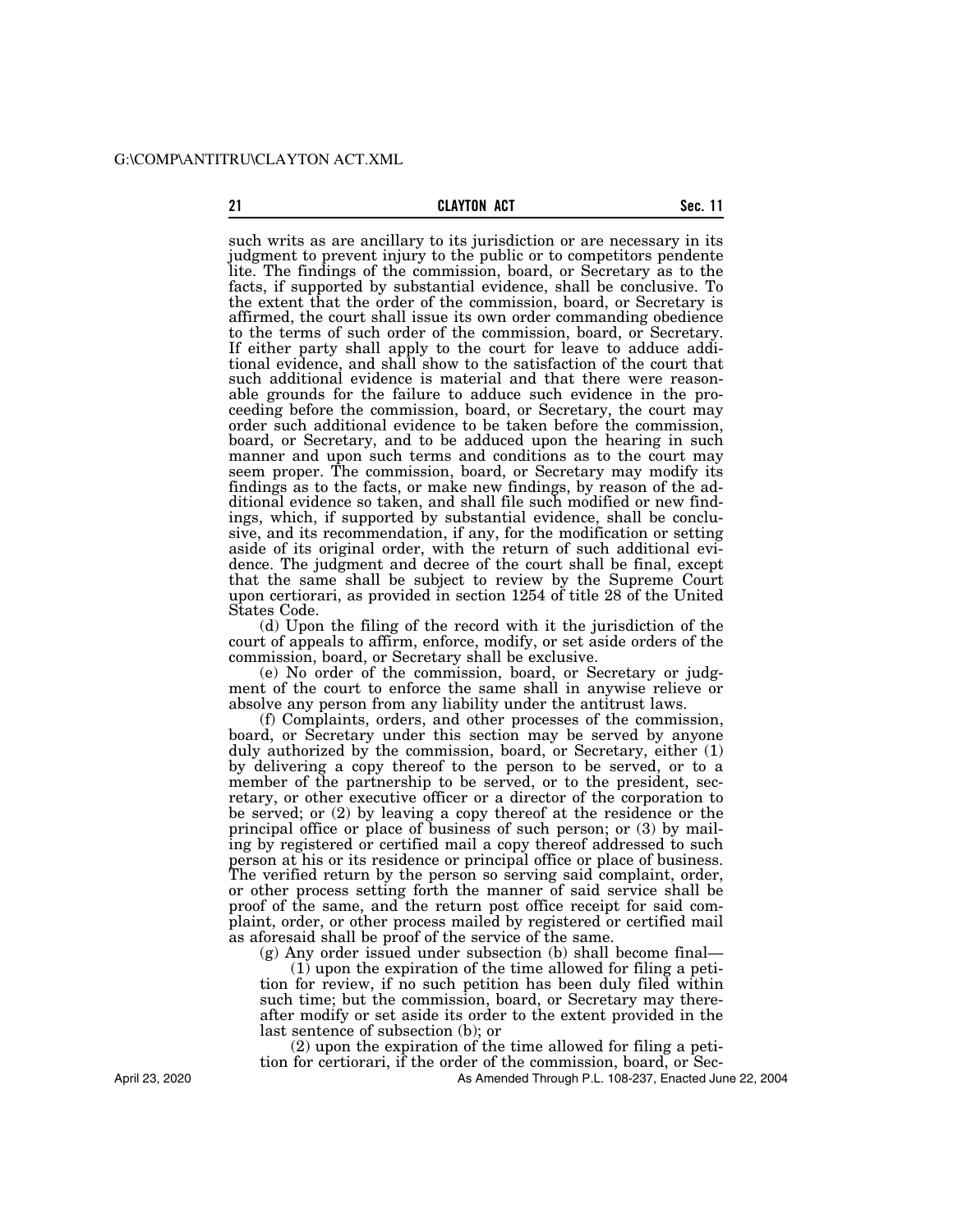retary has been affirmed, or the petition for review has been dismissed by the court of appeals, and no petition for certiorari has been duly filed; or

(3) upon the denial of a petition for certiorari, if the order of the commission, board, or Secretary has been affirmed or the petition for review has been dismissed by the court of appeals; or

(4) upon the expiration of thirty days from the date of issuance of the mandate of the Supreme Court, if such Court directs that the order of the commission, board, or Secretary be affirmed or the petition for review be dismissed.

(h) If the Supreme Court directs that the order of the commission, board, or Secretary be modified or set aside, the order of the commission, board, or Secretary rendered in accordance with the mandate of the Supreme Court shall become final upon the expiration of thirty days from the time it was rendered, unless within such thirty days either party has instituted proceedings to have such order corrected to accord with the mandate, in which event the order of the commission, board, or Secretary shall become final when so corrected.

(i) If the order of the commission, board, or Secretary is modified or set aside by the court of appeals, and if (1) the time allowed for filing a petition for certiorari has expired and no such petition has been duly filed, or (2) the petition for certiorari has been denied, or (3) the decision of the court has been affirmed by the Supreme Court, then the order of the commission, board, or Secretary rendered in accordance with the mandate of the court of appeals shall become final on the expiration of thirty days from the time such order of the commission, board, or Secretary was rendered, unless within such thirty days either party has instituted proceedings to have such order corrected so that it will accord with the mandate, in which event the order of the commission, board, or Secretary shall become final when so corrected.

(j) If the Supreme Court orders a rehearing; or if the case is remanded by the court of appeals to the commission, board, or Secretary for a rehearing, and if (1) the time allowed for filing a petition for certiorari has expired, and no such petition has been duly filed, or (2) the petition for certiorari has been denied, or (3) the decision of the court has been affirmed by the Supreme Court, then the order of the commission, board, or Secretary rendered upon such rehearing shall become final in the same manner as though no prior order of the commission, board, or Secretary had been rendered.

(k) As used in this section the term ''mandate'', in case a mandate has been recalled prior to the expiration of thirty days from the date of issuance thereof, means the final mandate.

(l) Any person who violates any order issued by the commission, board, or Secretary under subsection (b) after such order has become final, and while such order is in effect, shall forfeit and pay to the United States a civil penalty of not more than \$5,000 for each violation, which shall accrue to the United States and may be recovered in a civil action brought by the United States. Each separate violation of any such order shall be a separate offense, except that in the case of a violation through continuing failure or neglect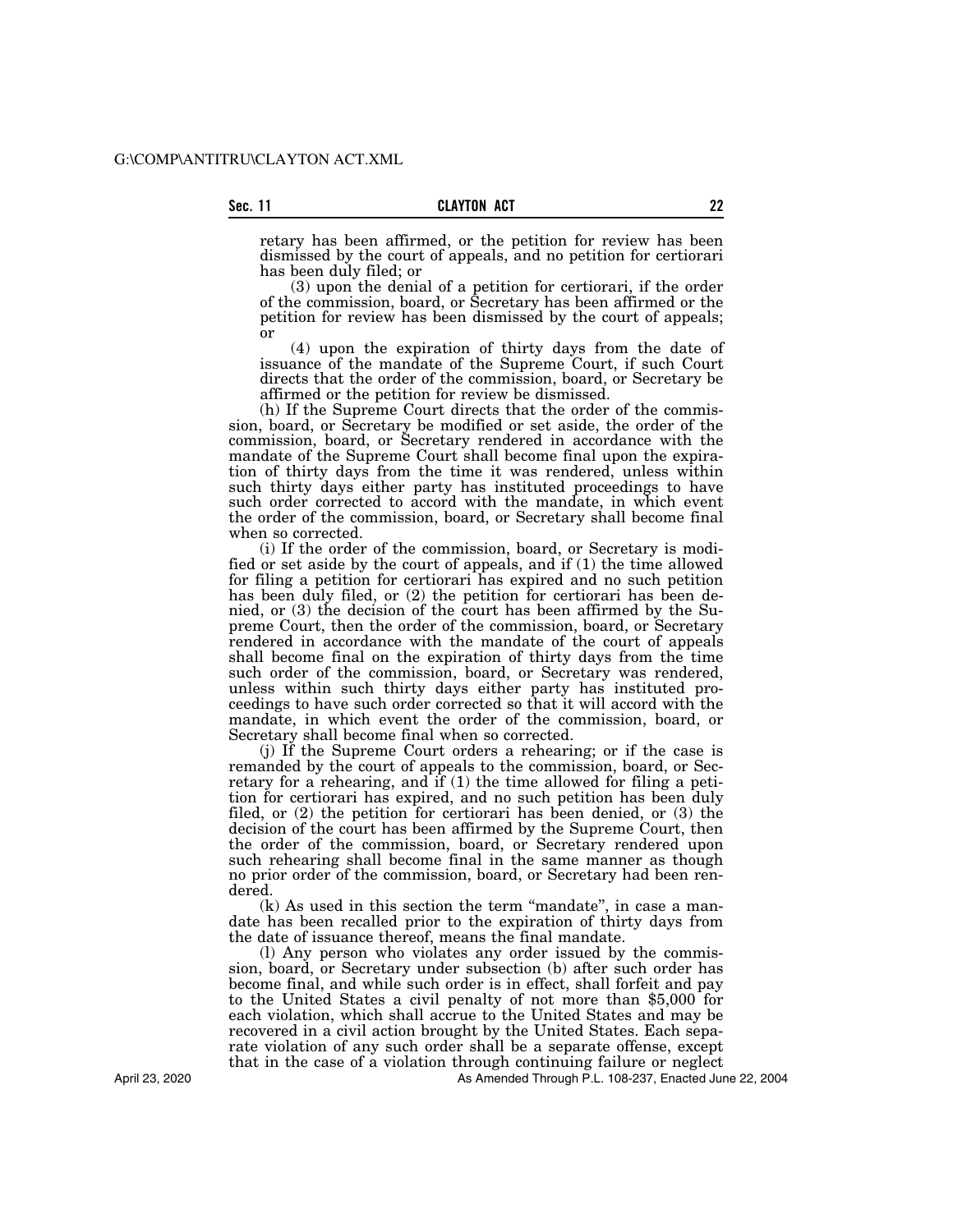to obey a final order of the commission, board, or Secretary each day of continuance of such failure or neglect shall be deemed a separate offense.

#### [15 U.S.C. 21]

SEC. 12. That any suit, action, or proceeding under the antitrust laws against a corporation may be brought not only in the judicial district whereof it is an inhabitant, but also in any district wherein it may be found or transacts business; and all process in such cases may be served in the district of which it is an inhabitant, or wherever it may be found.

#### [15 U.S.C. 22]

SEC. 13. That in any suit, action, or proceeding brought by or on behalf of the United States subpoenas for witnesses who are required to attend a court of the United States in any judicial district in any case, civil or criminal, arising under the antitrust laws may run into any other district: *Provided,* That in civil cases no writ of supoena shall issue for witnesses living out of the district in which the court is held at a greater distance than one hundred miles from the place of holding the same without the permission of the trial court being first had upon proper application and cause shown.

#### **[15 U.S.C. 23]**

SEC. 14. That whenever a corporation shall violate any of the penal provisions of the antitrust laws, such violation shall be deemed to be also that of the individual directors, officers, or agents of such corporation who shall have authorized, ordered, or done any of the acts constituting in whole or in part such violation, and such violation shall be deemed a misdemeanor, and upon conviction therefor of any such director, officer, or agent he shall be punished by a fine of not exceeding \$5,000 or by imprisonment for not exceeding one year, or by both, in the discretion of the court.

**F15 U.S.C. 241** 

SEC. 15. That the several district courts of the United States are hereby invested with jurisdiction to prevent and restrain violations of this Act, and it shall be the duty of the several district attorneys of the United States, in their respective districts, under the direction of the Attorney General, to institute proceedings in equity to prevent and restrain such violations. Such proceedings may be by way of petition setting forth the case and praying that such violation shall be enjoined or otherwise prohibited. When the parties complained of shall have been duly notified of such petition, the court shall proceed, as soon as may be, to the hearing and determination of the case; and pending such petition, and before final decree, the court may at any time make such temporary restraining order or prohibition as shall be deemed just in the premises. Whenever it shall appear to the court before which any such proceeding may be pending that the ends of justice require that other parties should be brought before the court, the court may cause them to be summoned, whether they reside in the district in which the court is held or not, and subpoenas to that end may be served in any district by the marshal thereof.

[15 U.S.C. 25]

As Amended Through P.L. 108-237, Enacted June 22, 2004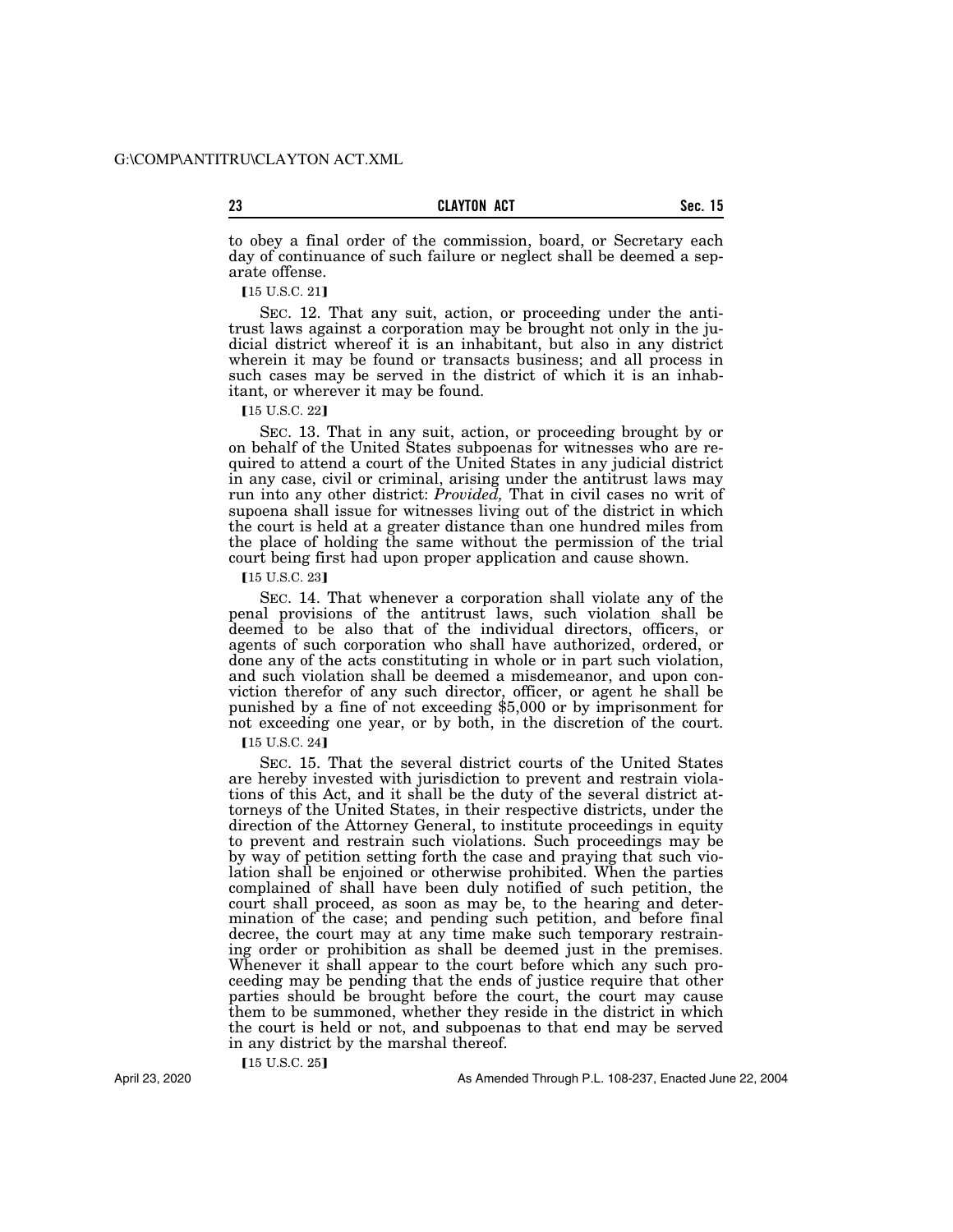## **Sec. 16 CLAYTON ACT 24**

SEC. 16. That any person, firm, corporation, or association shall be entitled to sue for and have injunctive relief, in any court of the United States having jurisdiction over the parties, against threatened loss or damage by a violation of the antitrust laws, including sections two, three, seven and eight of this Act, when and under the same conditions and principles as injunctive relief against threatened conduct that will cause loss or damage is granted by courts of equity, under the rules governing such proceedings, and upon the execution of proper bond against damages for an injunction improvidently granted and a showing that the danger of irreparable loss or damage is immediate, a preliminary injunction may issue: *Provided,* That nothing herein contained shall be construed to entitle any person, firm, corporation, or association, except the United States, to bring suit for injunctive relief against any common carrier subject to the jurisdiction of the Surface Transportation Board under subtitle IV of title 49, United States Code. In any action under this section in which the plaintiff substantially prevails, the court shall award the cost of suit, including a reasonable attorney's fee, to such plaintiff.

[15 U.S.C. 26]

SEC. 17. 7

SEC. 18. 7

SEC. 19. 7

SEC. 20. That no restraining order or injunction shall be granted by any court of the United States, or a judge or the judges thereof, in any case between an employer and employees, or between employers and employees, or between employees, or between persons employed and persons seeking employment, involving, or growing out of, a dispute concerning terms or conditions of employment, unless necessary to prevent irreparable injury to property, or to a property right, of the party making the application, for which injury there is no adequate remedy at law, and such property or property right must be described with particularity in the application, which must be in writing and sworn to by the applicant or by his agent or attorney.

And no such restraining order or injunction shall prohibit any person or persons, whether singly or in concert, from terminating any relation of employment, or from ceasing to perform any work or labor, or from recommending, advising, or persuading others by peaceful means so to do; or from attending at any place where any such person or persons may lawfully be, for the purpose of peacefully obtaining or communicating information, or from peacefully persuading any person to work or to abstain from working; or from ceasing to patronize or to employ any party to such dispute, or from recommending, advising, or persuading others by peaceful and lawful means so to do; or from paying or giving to, or withholding from, any person engaged in such dispute, any strike benefits or other moneys or things of value; or from peaceably assembling in a lawful manner, and for lawful purposes; or from doing any act or thing which might lawfully be done in the absence of such dispute by any party thereto; nor shall any of the acts specified in this

7 Repealed by the Act of June 25, 1948, chap. 646, sec. 39, 62 Stat. 992.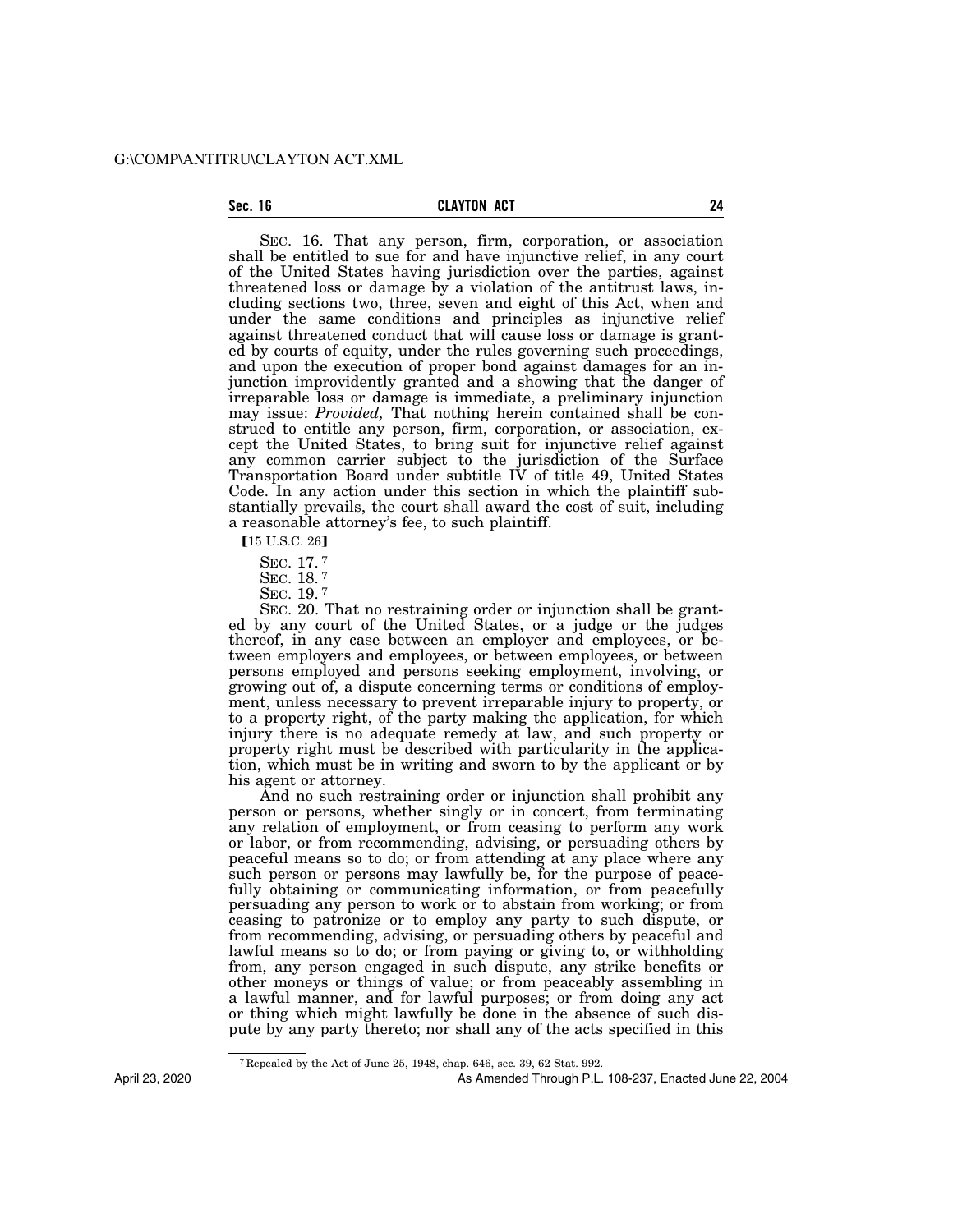paragraph be considered or held to be violations of any law of the United States.

[29 U.S.C. 52] SEC. 21. 8 SEC. 22. 8 SEC. 23. 8

SEC. 24. 8

SEC. 25. 9

SEC. 26. (a) Except as provided in subsection (b), it shall be unlawful for any person engaged in commerce, in the course of such commerce, directly or indirectly to impose any condition, restriction, agreement, or understanding that—

(1) limits the use of credit instruments in any transaction concerning the sale, resale, or transfer of gasohol or other synthetic motor fuel of equivalent usability in any case in which there is no similar limitation on transactions concerning such person's conventional motor fuel; or

(2) otherwise unreasonably discriminates against or unreasonably limits the sale, resale, or transfer of gasohol or other synthetic motor fuel of equivalent usability in any case in which such synthetic or conventional motor fuel is sold for use, consumption, or resale within the United States.

 $(b)(1)$  Nothing in this section or in any other provision of law in effect on the date of the enactment of this Act<sup>9</sup> which is specifically applicable to the sale of petroleum products shall preclude any person referred to in subsection (a) from imposing a reasonable fee for credit on the sale, resale, or transfer of the gasohol or other synthetic motor fuel referred to in subsection (a) if such fee equals no more than the actual costs to such person of extending that credit.

(2) The prohibitions in this section shall not apply to any person who makes available sufficient supplies of gasohol and other synthetic motor fuels of equivalent usability to satisfy his customers' needs for such products, if the gasohol and other synthetic fuels are made available on terms and conditions which are equivalent to the terms and conditions on which such person's conventional motor fuel products are made available.

(3) Nothing in this section shall—

(A) preclude any person referred to in subsection (a) from requiring reasonable labeling of pumps dispensing the gasohol or other synthetic motor fuel referred to in subsection (a) to indicate, as appropriate, that such gasohol or other synthetic motor fuel is not manufactured, distributed, or sold by such person;

(B) preclude such person from issuing appropriate disclaimers of product liability for damage resulting from use of the gasohol or other synthetic motor fuel;

(C) require such person to provide advertising support for the gasohol or other synthetic motor fuel; or

(D) require such person to furnish or provide, at such person's own expense, any additional pumps, tanks, or other re-

 $8$  Repealed by the Act of June 25, 1948, chap. 645, sec. 21, 62 Stat. 862.

As Amended Through P.L. 108-237, Enacted June 22, 2004

<sup>9</sup>So in original. See Pub. L. 96–493, sec. 2, December 2, 1980, 94 Stat. 2568.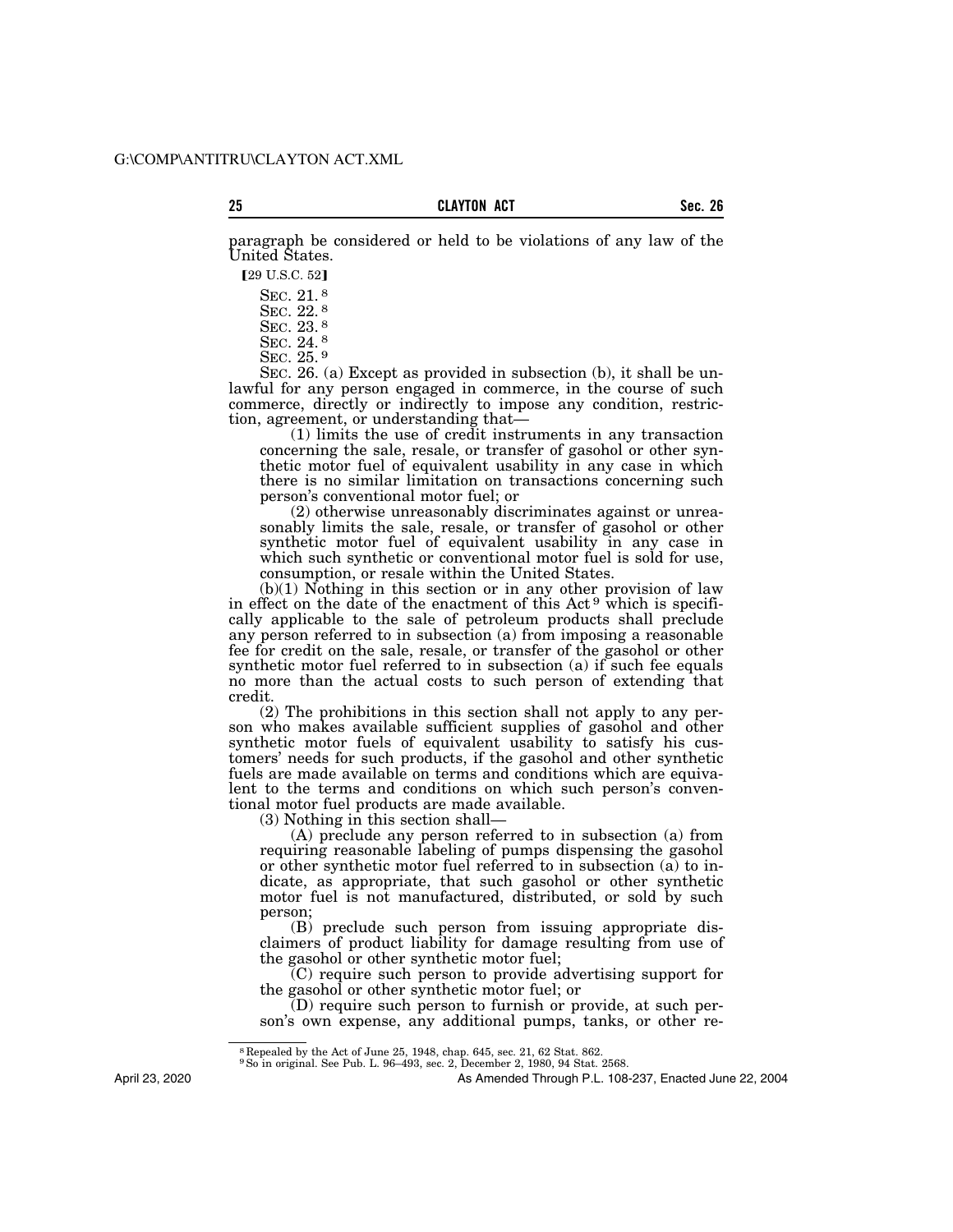lated facilities required for the sale of the gasohol or other synthetic motor fuel.

(c) As used in this section, ''United States'' includes the several States, the District of Columbia, any territory of the United States, and any insular possession or other place under the jurisdiction of the United States.

[15 U.S.C. 26a]

SEC. 27. (a) Subject to subsections (b) through (d), the conduct, acts, practices, or agreements of persons in the business of organized professional major league baseball directly relating to or affecting employment of major league baseball players to play baseball at the major league level are subject to the antitrust laws to the same extent such conduct, acts, practices, or agreements would be subject to the antitrust laws if engaged in by persons in any other professional sports business affecting interstate commerce.

(b) No court shall rely on the enactment of this section as a basis for changing the application of the antitrust laws to any conduct, acts, practices, or agreements other than those set forth in subsection (a). This section does not create, permit or imply a cause of action by which to challenge under the antitrust laws, or otherwise apply the antitrust laws to, any conduct, acts, practices, or agreements that do not directly relate to or affect employment of major league baseball players to play baseball at the major league level, including but not limited to—

(1) any conduct, acts, practices, or agreements of persons engaging in, conducting or participating in the business of organized professional baseball relating to or affecting employment to play baseball at the minor league level, any organized professional baseball amateur or first-year player draft, or any reserve clause as applied to minor league players;

(2) the agreement between organized professional major league baseball teams and the teams of the National Association of Professional Baseball Leagues, commonly known as the ''Professional Baseball Agreement'', the relationship between organized professional major league baseball and organized professional minor league baseball, or any other matter relating to organized professional baseball's minor leagues;

(3) any conduct, acts, practices, or agreements of persons engaging in, conducting or participating in the business of organized professional baseball relating to or affecting franchise expansion, location or relocation, franchise ownership issues, including ownership transfers, the relationship between the Office of the Commissioner and franchise owners, the marketing or sales of the entertainment product of organized professional baseball and the licensing of intellectual property rights owned or held by organized professional baseball teams individually or collectively;

(4) any conduct, acts, practices, or agreements protected by Public Law 87–331 (15 U.S.C. § 1291 et seq.) (commonly known as the ''Sports Broadcasting Act of 1961'');

(5) the relationship between persons in the business of organized professional baseball and umpires or other individuals

As Amended Through P.L. 108-237, Enacted June 22, 2004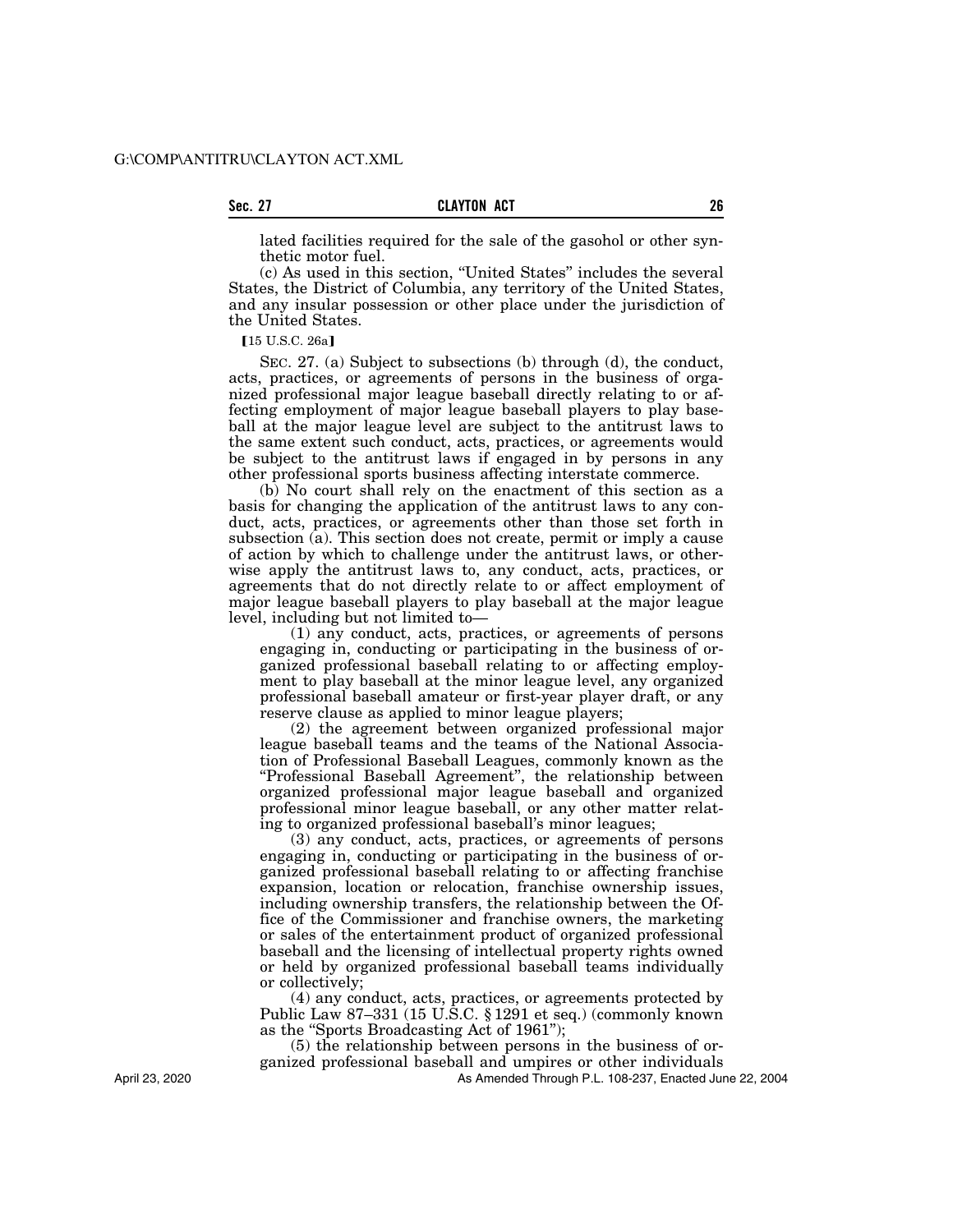who are employed in the business of organized professional baseball by such persons; or

(6) any conduct, acts, practices, or agreements of persons not in the business of organized professional major league baseball.

(c) Only a major league baseball player has standing to sue under this section. For the purposes of this section, a major league baseball player is—

(1) a person who is a party to a major league player's contract, or is playing baseball at the major league level; or

(2) a person who was a party to a major league player's contract or playing baseball at the major league level at the time of the injury that is the subject of the complaint; or

(3) a person who has been a party to a major league player's contract or who has played baseball at the major league level, and who claims he has been injured in his efforts to secure a subsequent major league player's contract by an alleged violation of the antitrust laws: *Provided however,* That for the purposes of this paragraph, the alleged antitrust violation shall not include any conduct, acts, practices, or agreements of persons in the business of organized professional baseball relating to or affecting employment to play baseball at the minor league level, including any organized professional baseball amateur or first-year player draft, or any reserve clause as applied to minor league players; or

(4) a person who was a party to a major league player's contract or who was playing baseball at the major league level at the conclusion of the last full championship season immediately preceding the expiration of the last collective bargaining agreement between persons in the business of organized professional major league baseball and the exclusive collective bargaining representative of major league baseball players.

 $(d)(1)$  As used in this section, "person" means any entity, including an individual, partnership, corporation, trust or unincorporated association or any combination or association thereof. As used in this section, the National Association of Professional Baseball Leagues, its member leagues and the clubs of those leagues, are not ''in the business of organized professional major league baseball''.

(2) In cases involving conduct, acts, practices, or agreements that directly relate to or affect both employment of major league baseball players to play baseball at the major league level and also relate to or affect any other aspect of organized professional baseball, including but not limited to employment to play baseball at the minor league level and the other areas set forth in subsection (b), only those components, portions or aspects of such conduct, acts, practices, or agreements that directly relate to or affect employment of major league players to play baseball at the major league level may be challenged under subsection (a) and then only to the extent that they directly relate to or affect employment of major league baseball players to play baseball at the major league level.